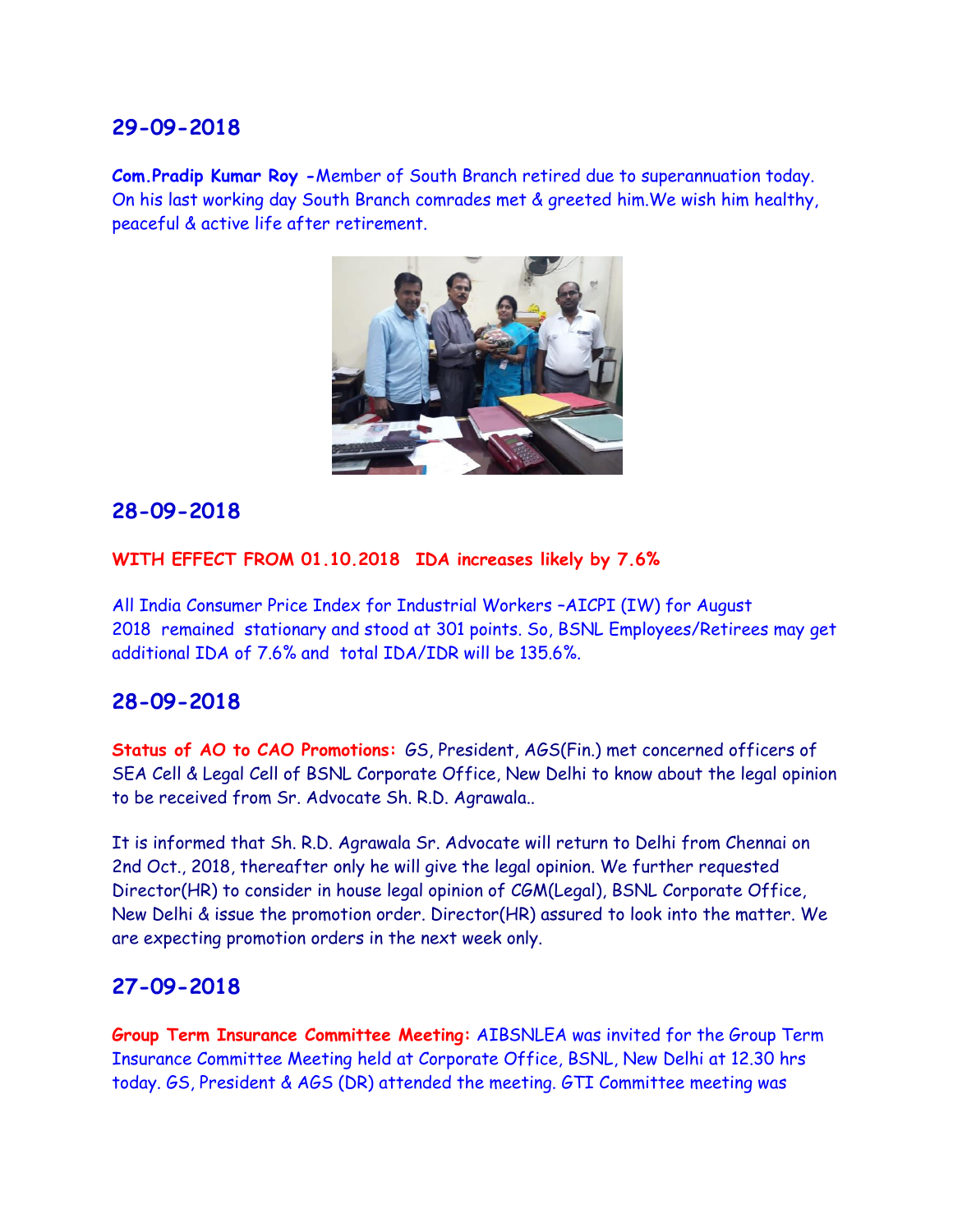conducted under the Chairmanship of SR.GM (Estt). Officer In charge from LIC attended the meeting and quoted the rates as detailed below.

**Scheme (A) Executives below Age Group: 50 years** - Rs.1.80/Rs.1000 + GST 18% for Rs.50 Lakh without Medical claim.

**Scheme (B) Executives Age Group: Above 50 years -** Rs.7.40/Rs.1000 + GST 18% with Medical Claim.After detail discussions and negotiation the Officer In charge of LIC agreed for the negotiated rates for Scheme (A) for Rs.1.60 and Scheme(B) Rs.6.75 subject to approval of the Competent Authority of LIC. But the Committee Members bargain for Rs.1.50 for Scheme (A) and Rs.6.50 for Scheme (B)

#### **Salient Features of Scheme (A):**

- 1) Maximum Limit of Coverage: Rs.50 Lakh
- 2) No Undertaking is mandatory for the Executives
- 3) This GTI Scheme will be optional only.
- 4) Reviewed after 1 Year.
- 5) Sovereign guarantee under Section 37 of LIC act for Bulk claim.

6) Annual Payment no additional charge. For Quarterly Payment additional 2% will be charged. For Monthly Payment additional 4% will be charged.

7) Claim will be payable to Nominee by On Line after 1 Week from the completion of the formalities.

- 8) Claim form will be simple (1 page)
- 9) No Medical Claim Facility.

Committee will try to finalize it by tomorrow so that the Scheme may be announced by 1<sup>st</sup> October 2019.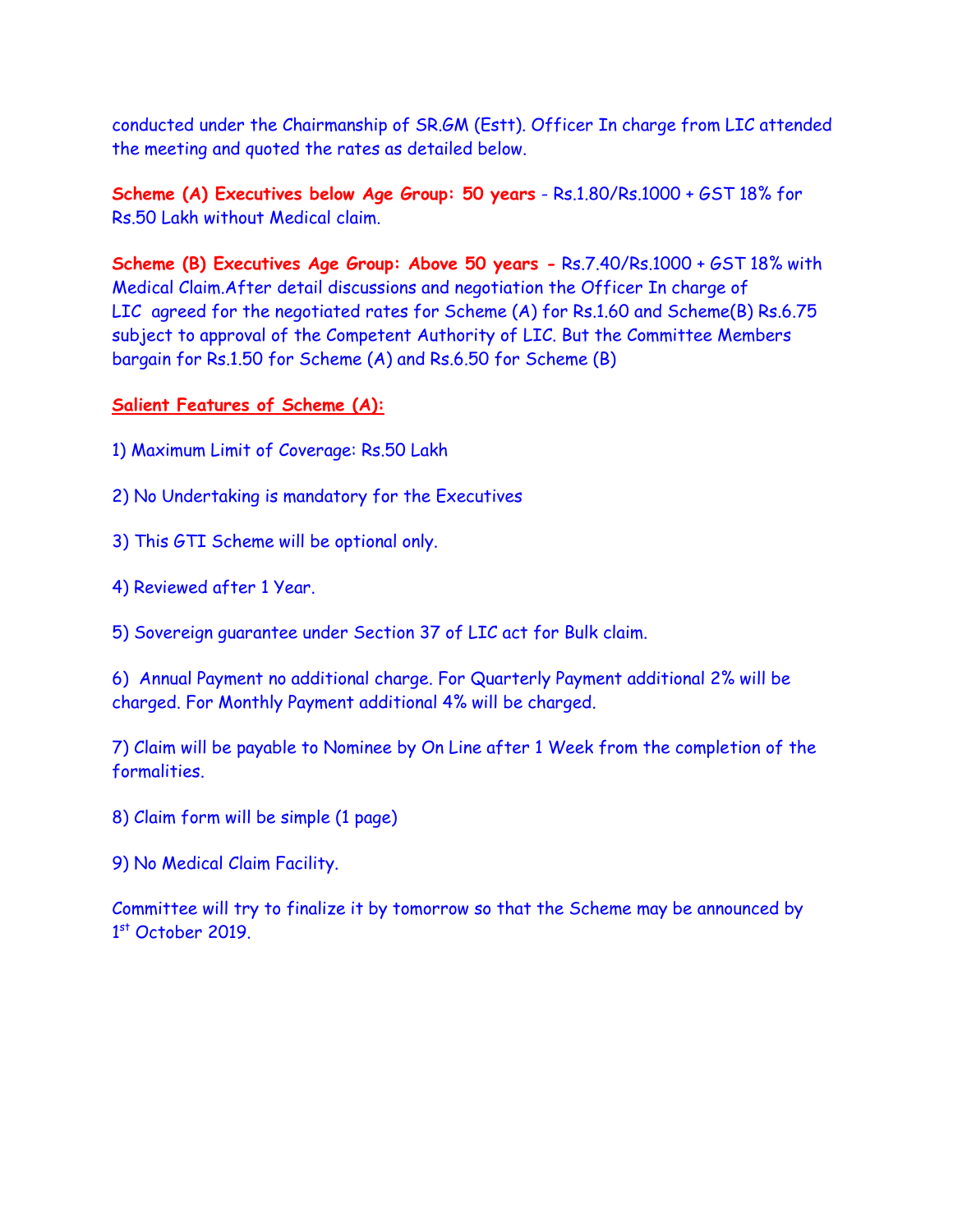**Meeting with GM( Pers):** GS, President, AGS (Fin & AGS(DR) met GM (Pers) and discussed regarding

A) JTO to SDE Promotion: GM (Pers) informed that yesterday he met BSNL Counsellor at Ernakulam and explained him to get dismissed the Contempt case in the Hon'ble CAT Ernakulam in JTO to SDE Promotion. The Contempt case has been listed for hearing on 9.10.2018 and after the clearance from the Court only the process for CPC from JTO to SDE will be expedited.

B) SDE to DE Promotion: GM (Pers) informed that today DGM(Legal) has attended the Hon'ble CAT Chandigarh during hearing and now the case has been posted for hearing on 5.11.2018 & 6.11.2018.After the clearance from the Hon'ble Court CPCs, if required may be initiated.

# **27-09-2018**

**AIBSNLEA meeting with Committee on CPSU Cadre Hierarchy to examine the SC &ST roster implementation in CPSU :** AIBSNLEA was invited by the GM(Pers) to place the views/opinion on SC & ST roster implementation in CPSU Cadre Hierarchy. GS, President, AGS(Fin) & AGS(DR) attended the meeting. Sr.GM(Estt), SR.GM(FP), GM (Pers) & CLO were present in the meeting as Committee members. AIBSNLEA reiterated its stand which was communicated vide Letter dated 15.11.2017 in Para 7.2: " AIBSNLEA is of the opinion for implementation of roster on Promotion as per the existing DOP&T directions and as per the Judgement of the Hon'ble Supreme Court of India delivered on 26.9.2018. It should be mentioned in the CPSU Cadre Hierarchy"

# **27-09-2018**

The Indian Express News>>>>>>SC/ST job promotions: No need to refer Nagaraj judgment to larger bench, rules Supreme Court ..[..<<<Click here for detail News>>>](https://indianexpress.com/article/india/supreme-court-nagaraj-judgment-reservation-in-job-promotions-st-sc-5374624/) [<<Click here for](http://www.aibsnleachq.in/34614_2011_Judgement_26-Sep-2018.pdf)  [the copy of SC judgment dated 26.09.2018>>>>](http://www.aibsnleachq.in/34614_2011_Judgement_26-Sep-2018.pdf)

# **27-09-2018**

**Status of DE to DGM(T) Stay order case :** The MA filed by BSNL Corporate Office, New Delhi in Hon'ble CAT Chandigarh for the vacation of stay in DE to DGM(T) promotion came up for hearing today in Hon'ble CAT Chandigarh and decision is reserved and to be pronounced on 15.10.2018.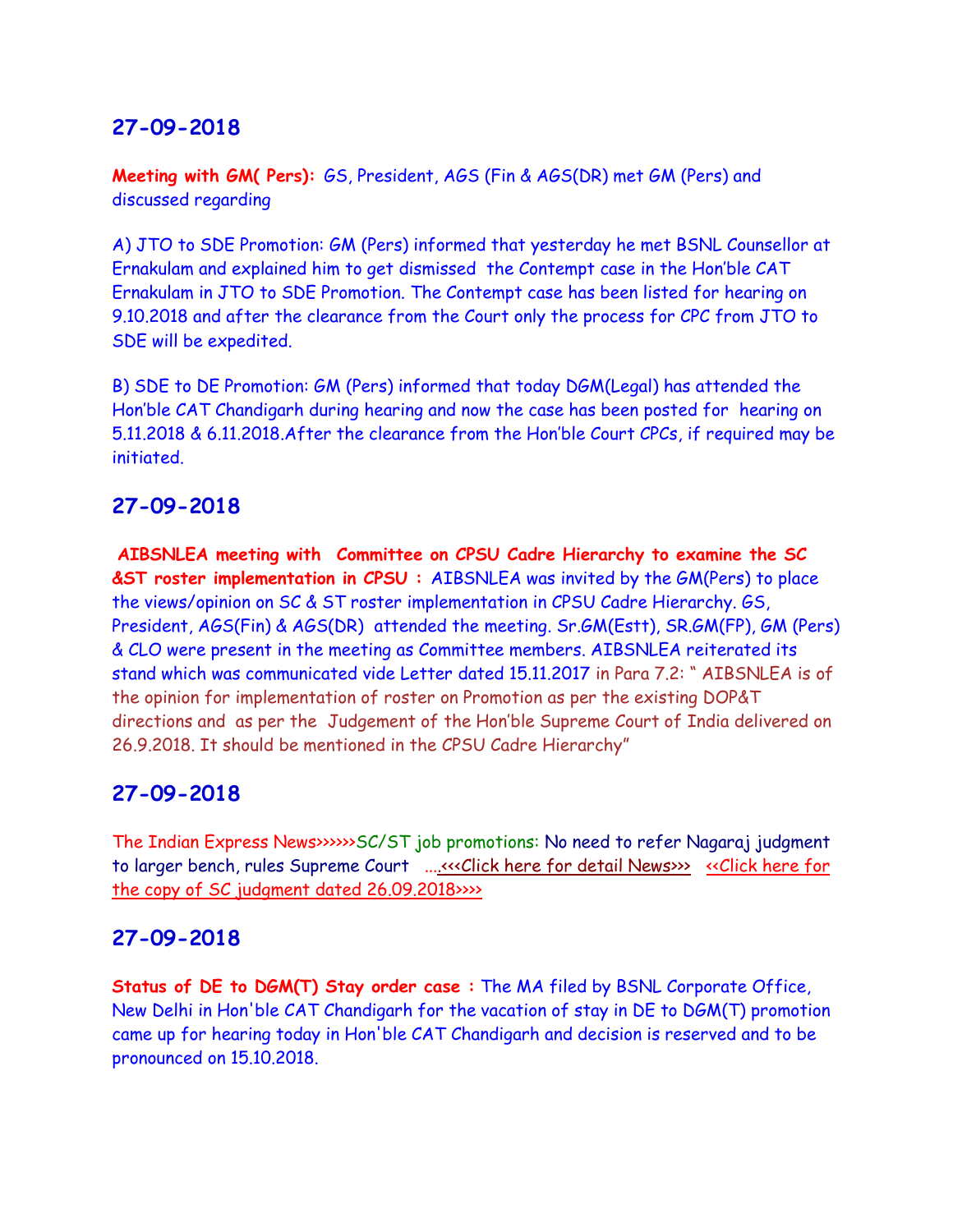**Meeting with Director (HR), BSNL Board:** GS, President & AGS(Fin) met Director(HR), BSNL Board and discussed regarding

**A) AO to CAO Promotion:** We requested Dir (HR) to issue Promotion orders from AO to CAO in the light of Hon'ble Supreme Court Judgement delivered today. Dir(HR) after some discussions directed OSD to speak with Sr.GM(FP) and advised her to take the legal opinion if required from the CGM Legal BSNL Corporate Office on the recent Judgement of Hon'ble Supreme Court instead of waiting for the Legal Opinion from the Sr. Advocate since there is a clarity on this issue now. Dir (HR) assured an early action for issuing the Promotion orders from AO to CAO.

**B) CPCs from JTO to SDE, SDE to DE & DE to DGM (T):** We requested to direct GM (Pers) for expediting CPCs from JTO to SDE, SDE to DE & DE to DGM (T). director mentioned that GM (Pers) has gone to Ernakulum, Kerala to attend the Court in the Contempt case filed by some DR.JTOs against JTO to SDE Promotion. Similarly DGM (Legal) Pers, cell has also gone to Chandigarh to attend the Court in the Contempt case filed by Shri Ramesh Kumar, SDE, Rothak in the SDE to DE Promotion. After the clearance from these contempt cases further promotions can be initiated. DE to DGM (T) court case in the Hon'ble CAT Chandigarh was heard today and now the Judgement is reserved to be pronounced on 15.10.2018. Thus the interim stay orders continue on DE to DGM Promotion.

The CPCs in other disciplines will be considered after the clearance in the above Court cases.

**C)Implementation of 3rd PRC with 15% fitment benefit in BSNL:** We requested Dir(HR) to use her good office in the Internal Finance of DOT for getting an early clearance on BSNL Board's proposal for 3<sup>rd</sup>PRC implementation in BSNL. Since the BSNL proposal is pending for clearance in IFD Dir (HR) assured to look in to the matter.

#### **26-09-2018**

**GB Meeting of AIBSNLEA/CTD North Branch was held at DumDum Exch on 25th Sep.** BP Com. Durga Das Bhattacharya presided over the meeting. BS Com.Indrajit Biswas conducted the meeting. CS, CP, VP,ACS,OS & other Cicle & Branch leaders were present. CP appraised the house about the proceedings & outcome of CWC Dehradun in detail. During an interactive session CS appraised the house about the present status of AO to CAO , SDE to DE & other promotions, JTO FR-22(1) a(i) case, 3rd PRC etc. He also commented that Branch functioning is necessary for a healthy & strong organisation otherwise Circle functioning also will be affected. He requested the BS to hold the branch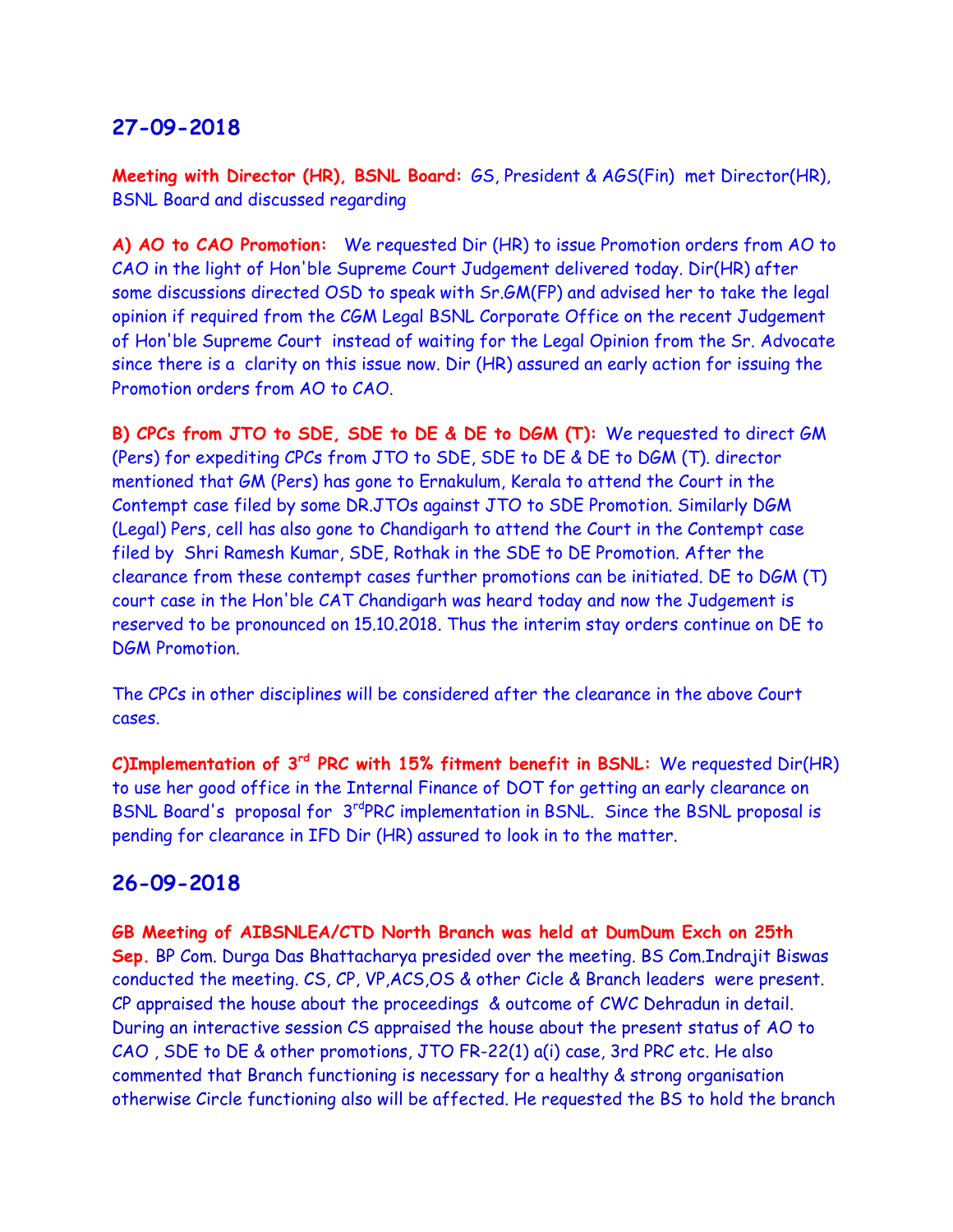meetings at regular intervals, Circle leadership will be present there if required. He also praised the members of the North branch for their commendable roles in the various organisational activities. The members of North branch thanked the Circle leadership for attending the GB meeting & assured that this branch will function in more vibrant manner to strengthen our beloved Organisation.



# **25-09-2018**

**Meeting with DOT Nodal officers:** GS, President met the Nodal officers of DOT and discussed regarding

**(a) Implementation of 3rd PRC in BSNL with 15% fitment benefit:** We confirmed that the reply to the queries raised on the issues of financial condition of BSNL by the internal finance of DOT has again sent to Internal finance of DOT for consideration. It is understood that further action for moving a Cabinet Note by DOT can take place only after the clearance of internal finance of DoT.

**(b) Allotment of 4G Spectrum to BSNL:** It was informed that some action by DOT is being taken for allocation of 4G Spectrum to BSNL in accordance with the judgment of Hon'ble Supreme Court wherein it has been directed to DOT to allocate Spectrum after bidding process only. It is understood that Legal Opinion in this regard is likely to be obtained by DOT which may take time.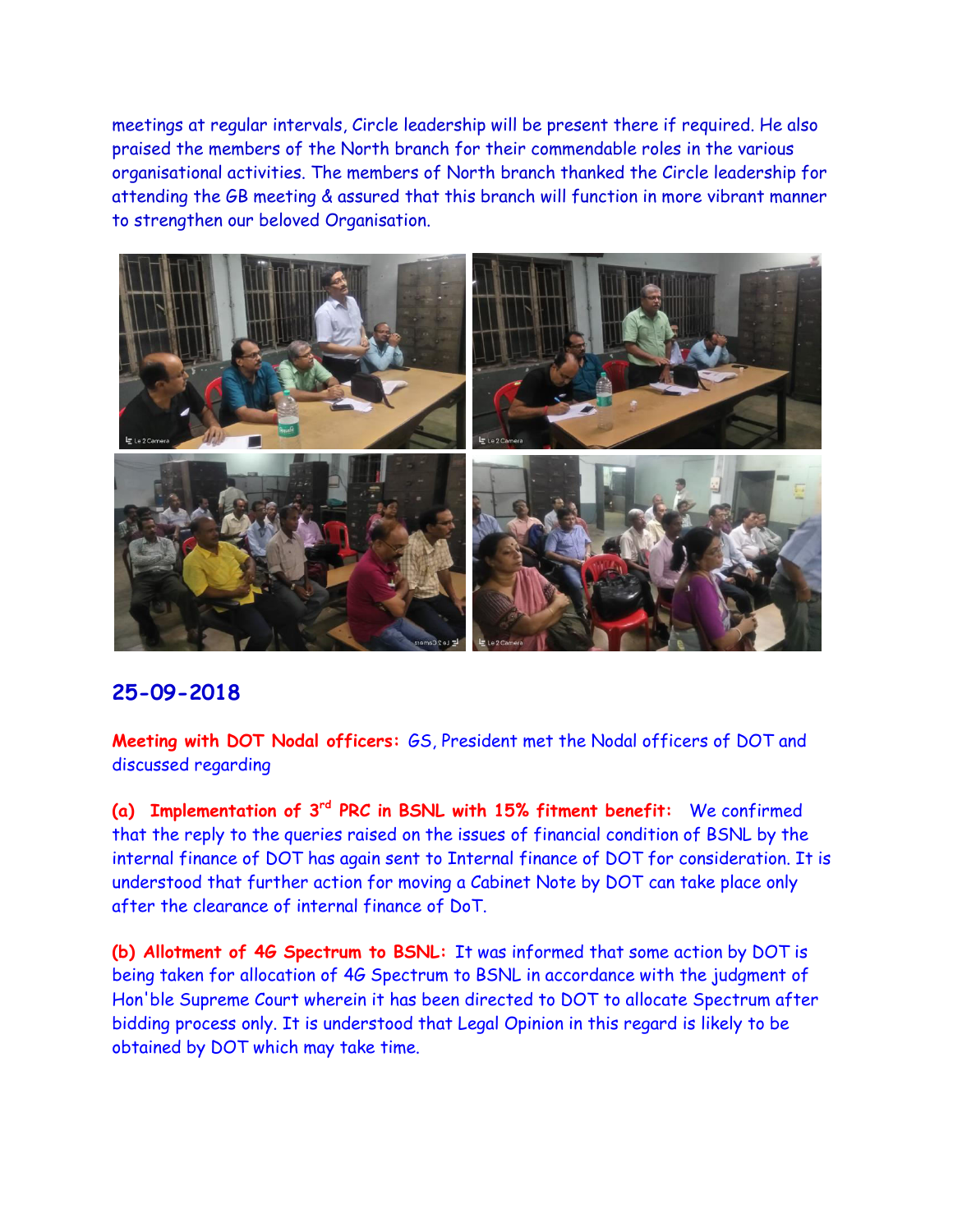**Meeting with DDG (Budget) & Director (TPF), DoT:** GS, President met DDG (Budget) & Director(TPF) DOT and requested to give clearance on the proposal of BSNL Board for the implementation of 3<sup>rd</sup> PRC in BSNL with 15% fitment benefit. They mentioned that the reply from Director (PSU) on BSNL's reply on the issues of financial condition of BSNL has been received in their section on 21.9.2018. They assured that the file will be cleared within this week.

# **25-09-2018**

**Status of the Independent Subsidiary Tower Company case:** Writ Petition No.5758/2018 filed by AIBSNLEA and other Associations of BSNL against the formation of Independent Subsidiary Tower Company of BSNL and appointment of Shri Amit Yadav, JS (A) as CMD of the Independent Subsidiary Tower Company of BSNL is came up for hearing today in the Court No.5 of Hon'ble High Court Delhi and posted for next hearing on 31.1.2019.

# **25-09-2018**

**Status of DE to DGM(T) Stay order case :** The MA filed by BSNL Corporate Office, New Delhi in Hon'ble CAT Chandigarh for the vacation of stay in DE to DGM(T) promotion came up for hearing today in Hon'ble CAT Chandigarh and posted for hearing vide Sl.No.51 on tomorrow (26.9.2018)

# **25-09-2018**

AUAB Call On '**BSNL at Customer's Door Step'** was inaugurated on 24.09.2018 by BSNL Brand Ambassador Ms. Mary Kom - an Indian Olympic boxer in BSNL Corporate Office, New Delhi in the presence of CMD BSNL, Director(HR), All Head of Circles & the representatives of AUAB.

From AIBSNLEA side GS, President, AGS(F) & AGS(DR) attended the function. As per the call given by AUAB & endorsed by BSNL Management has to be implemented sincerely by all the BSNL employees for the growth of BSNL & increase of revenue.

#### **Click here for glimpses>>>>>**

[<<<Photo1>>>>](http://www.aibsnleachq.in/1st.jpg) <<<Photo2>>>>>>>> <<<Photo3>>>>>>>>> <<<Photo4>>>> [<<<Photo5>>>>](http://www.aibsnleachq.in/4.jpg)>>>>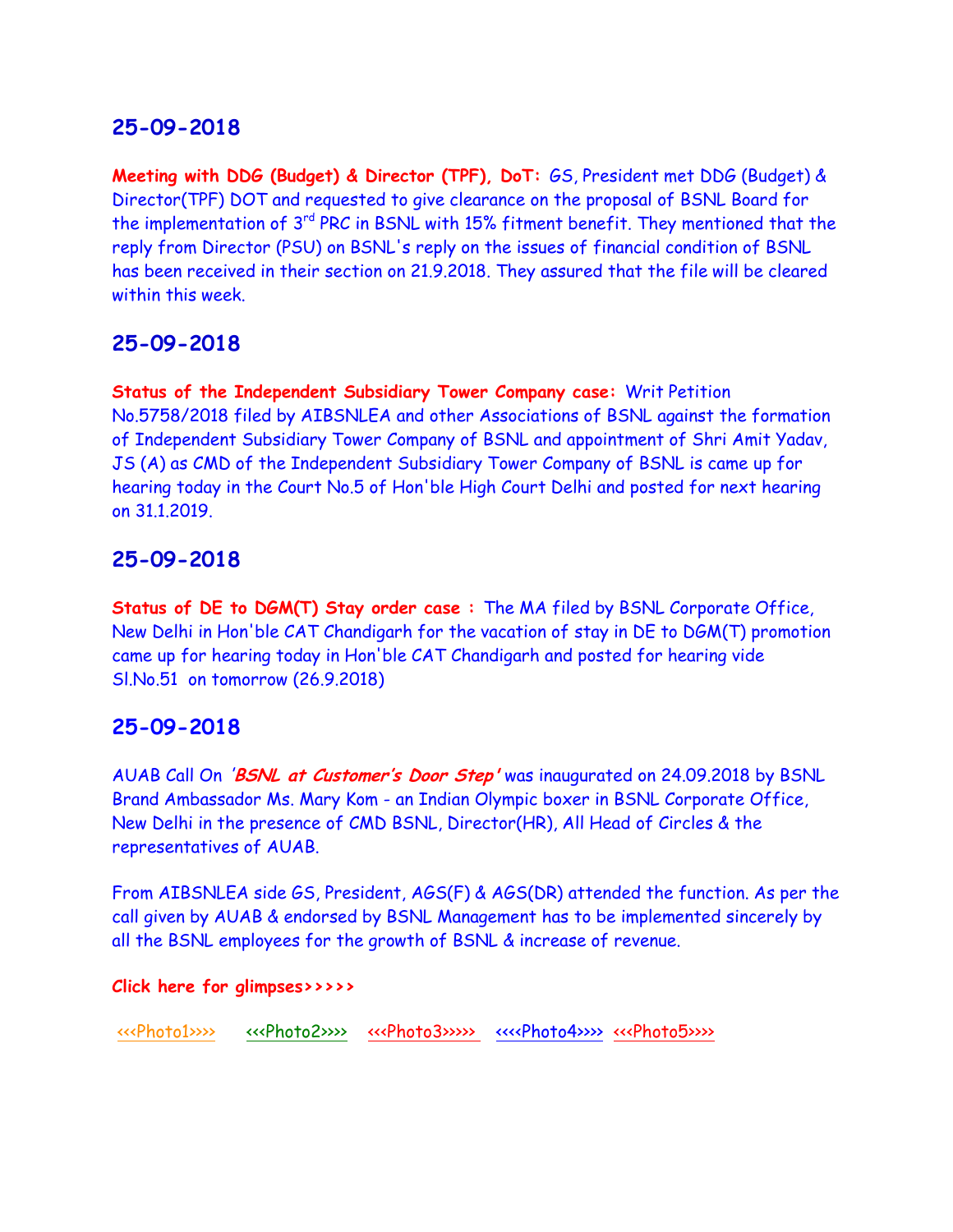**Status of DE to Dy.GM Court Case:** The MA filed by BSNL Corporate Office, New Delhi in Hon'ble CAT Chandigarh in DE to DGM promotion case will come to hearing on tomorrow.

# **24-09-2018**

The GB meeting of AIBSNLEA/North Branch to be held on 25th September 2018 (Tuesday) at 4 PM in Dumdum Exchange which was rescheduled on 22nd September 2018. CS & CP will attend the meeting. All members of the branch are requested to attend the meeting in time. BS North has intimated this.

# **20-09-2018**

#### **CMD BSNL meets General Secretaries of the major Unions and Associations:**

The CMD BSNL held a meeting today, with the major unions and associations. Com. Prahlad Rai, GS, AIBSNLEA , Com. P. Abhimanyu, GS, BSNLEU and Com. K. Sebastin, GS, SNEA attended the meeting. Com. C. Singh, GS, NFTE is on tour. The following issues were discussed in detail wherein CMD BSNL appraised that a very important HOCC is being held in BSNL CO on 24th & 25th Sept. 2018. in this meeting mainly the developments activities and strategies to earn more revenue will be discussed.

"BSNL At Your Door steps" will be launched on 24.09.2018: The AUAB has already taken decision to conduct "BSNL At Your Doorsteps" movement, to boost BSNL's revenue collection, by stepping up sales and marketing of the Company. The AUAB has also desired that, this movement should be jointly launched by the AUAB and the Management. This issue was discussed in today's meeting.

Finally, the following decisions are taken.

a. "BSNL At Your Doorsteps" will be jointly launched by the AUAB.

b. The inauguration of this movement will take place at BSNL Corporate Office on 24th September, 2018 evening. All the CGMs will also participate in this launching. (HOCC is taking place in Corporate Office on 24th & 25th September, 2018).

CMD BSNL also told that he will try to bring BSNL's Brand Ambassador on this occasion.

CMD BSNL will handover flood relief amount to the CM, Kerala.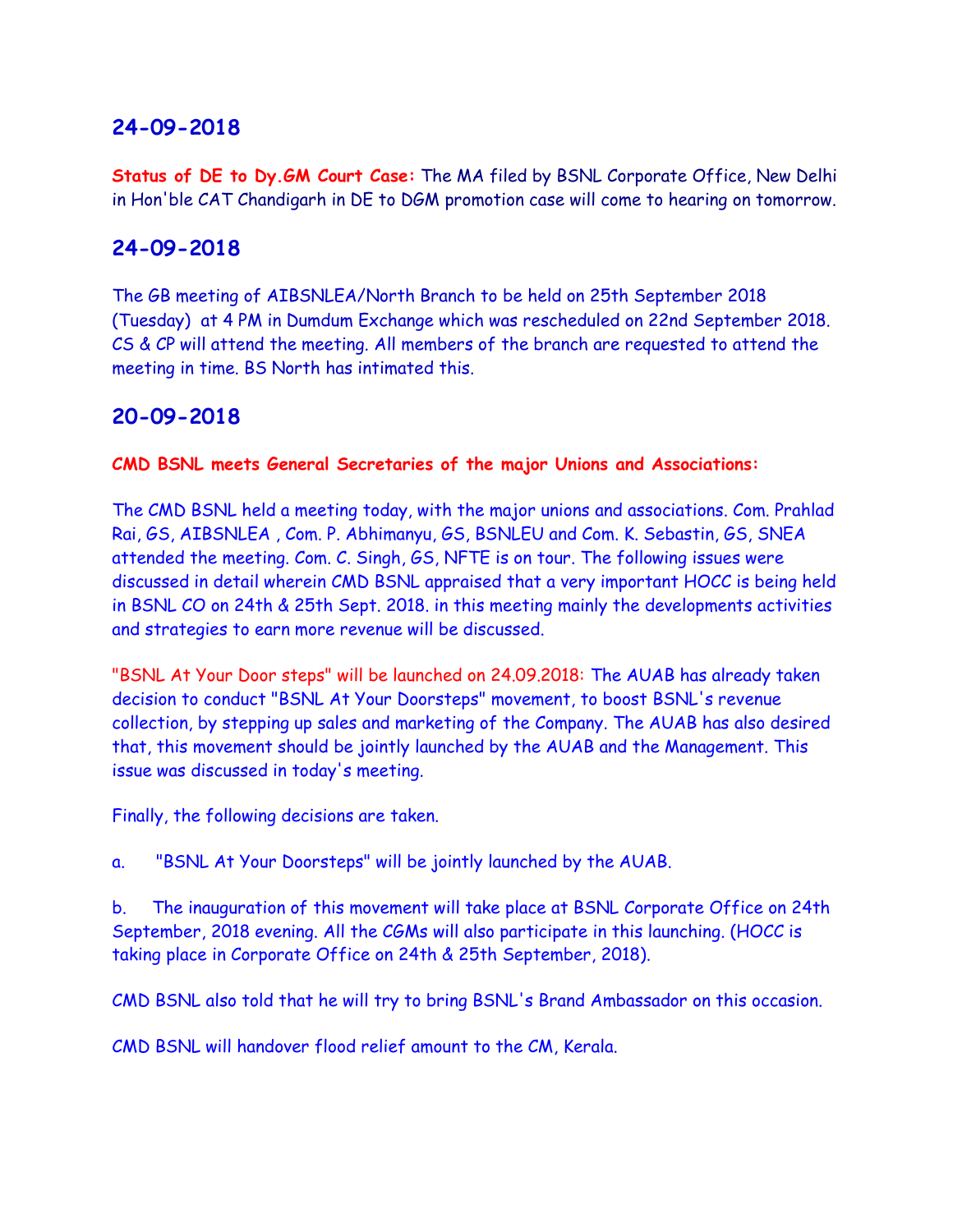The AUAB has already requested the CMD BSNL to deduct one day's basic pay from willing officials. In today's meeting the representatives requested that the deducted amount should be handed over by the CMD BSNL, to the Chief Minister of Kerala.

Allotment of 4G spectrum to BSNL: The representatives expressed their concern over the undue delay in the allotment of 4G spectrum to BSNL and also over the network congestion prevailing in many parts of the country. They drew the attention of the CMD to media reports, which have quoted the Hon'ble MoS(C) as saying that, 4G spectrum would be allotted to BSNL only in December, 2018. The CMD BSNL told that, he is taking all out efforts for the early allotment of 4G spectrum and recently he has again written an emotional letter to Secy(T), DoT for immediate allotment of 4G spectrum to BSNL which has 40 watt Tx capacity whereas BSNL's 2G/3G spectrum is having 20Watt Tx capacity and this is the urgent need of hour.

Subsidiary Tower Company: The AUAB is opposing the Subsidiary Tower Company tooth and nail. Decision has been taken to stall the Board meeting, and also for total walk out by the Executives and Non- Executives, in case Board meeting is scheduled, for giving approval for the appointment of CMD of Subsidiary Tower Company. This issue came up for discussion today.

Consolidation is taking place in a big way in the telecom sector. All the small operators have closed down their business. After the recent merger of Vodafone and Idea, there are only 4 operators in each circle. BSNL, Jio, Airtel, and Vodafone - Idea. Under these circumstances, there will be very less business for the Subsidiary Tower Company and now it has no relevance to operate tower subsidiary company. Now there is no sustainability of tower subsidiary company. The BSNL Management has informed this to the government, through it's letter, written a last week only. This was explained by the CMD BSNL in today's meeting.

Outsourcing of passive maintenance of BSNL's towers:The representatives expressed their concern at the outsourcing. The CMD BSNL replied that at present the "uptime" of BSNL towers is only 80% - 85%. The uptime will increase to 97%, due to this outsourcing. Further, BSNL will save Rs.100 crore by way of maintenance expenditures through outsourcing. While the active maintenance of towers would be continued to be done by BSNL, only the passive maintenance, including provisioning of batteries, engine alternators, diesel, payment of EB bill, etc., would be done by the outsourced party. The total payment for this will be Rs.6633 crores. The CMD BSNL further told that, the cases filed in the Delhi High Court and Supreme Court, against this outsourcing, by vested interests, are already dismissed.

BSNL's 3500 of BSNL CSCs to be used by UIDAI:The CMD BSNL informed that UIDAI has decided to utilise 3500 of BSNL's CSCs for Aadhaar authentication. For this, the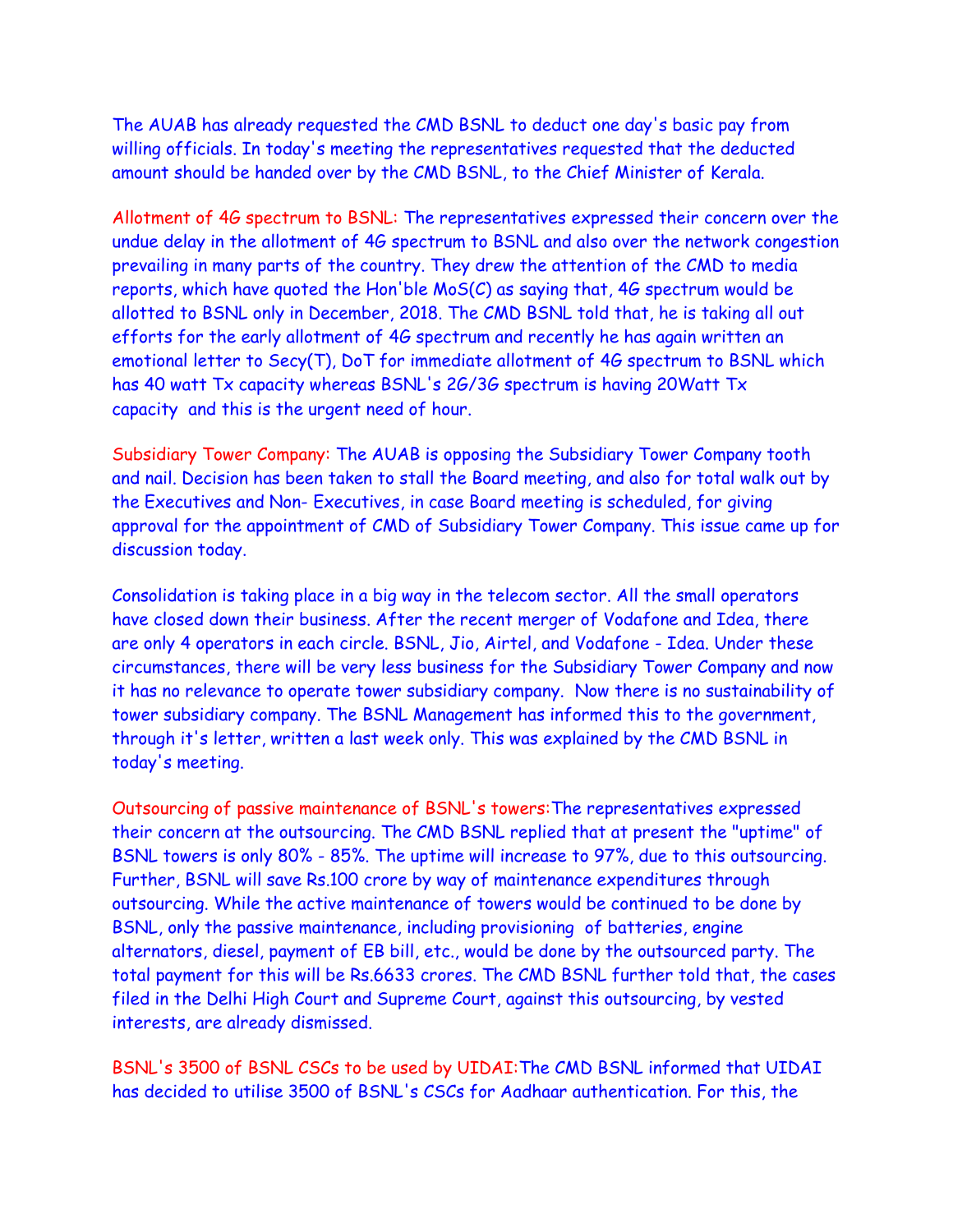UIDAI will give money for Capital Expenditure (CAPEX) and Operational Expenditure (OPEX) to BSNL. The CMD BSNL told that this would help BSNL.

CMD BSNL desired that govt. should allot new projects to BSNL.

### **20-09-2018**

**Meeting with CMD BSNL**: GS, President & AGS (Fin) met CMD BSNL and discussed regarding

**AO to CAO Promotion:** We requested the CMD BSNL to give clearance of AO to CAO Promotions against Vacant CAO Posts and through upgradation to CAO Posts. We explained that AO promoted in the year 2003 is still waiting for CAO promotion.

Also requested to upgrade the posts to DE(T), EE(C), EE(E), Arch, TF Engineering wing and PA, PS/CSS cadres to bring equilibrium. CMD assured to look in to the matter.

# **19-09-2018**

**Meeting with Director(HR), BSNL Board:** GS, President met Director(HR) BSNL Board and discussed regarding:

**a) AO to CAO Promotion:** We expressed our serious concern against the delay in issuing Promotion orders from AO to CAO even after the stay order has been vacated by the Hon'ble CAT Chandigarh. Director (HR) mentioned that Sr. GM(FP) is expediting the CPC but on the verdict of the Hon'ble CAT Chandigarh and on SC/ST roster implementation the legal opinion has been sought from a Senior Advocate which will be received within 2-3 days and there after the Promotion order to fill-up the vacant CAO Posts will be issued immediately. We are expecting AO to CAO Promotion order in the next week only.

**b) Holding of CPCs in all the disciplines through upgradation:** We requested Director (HR) for issuing Promotion orders in all the disciplines through upgradation. Director (HR) mentioned that promotions through CPCs were being issued by upgradation also but meanwhile some Associations opposed CPCs and some individuals filed Contempt cases, which has stalled the process. However, today in the SC/ST Parliamentary Committee meeting in Parliament these two issues were raised, i.e., promotions through upgradations and SC/ST roster in CPSU Cadre Hierarchy wherein CMD BSNL replied that upgradation in all the Cadres simultaneously is under consideration and SC/ST roster applications in CPSU Cadre Hierarchy is being examined in BSNL which will be sent to DOT for clearance and thereafter it will be notified. Dir (HR) assured that efforts will be made to fill up the vacant posts through CPCs.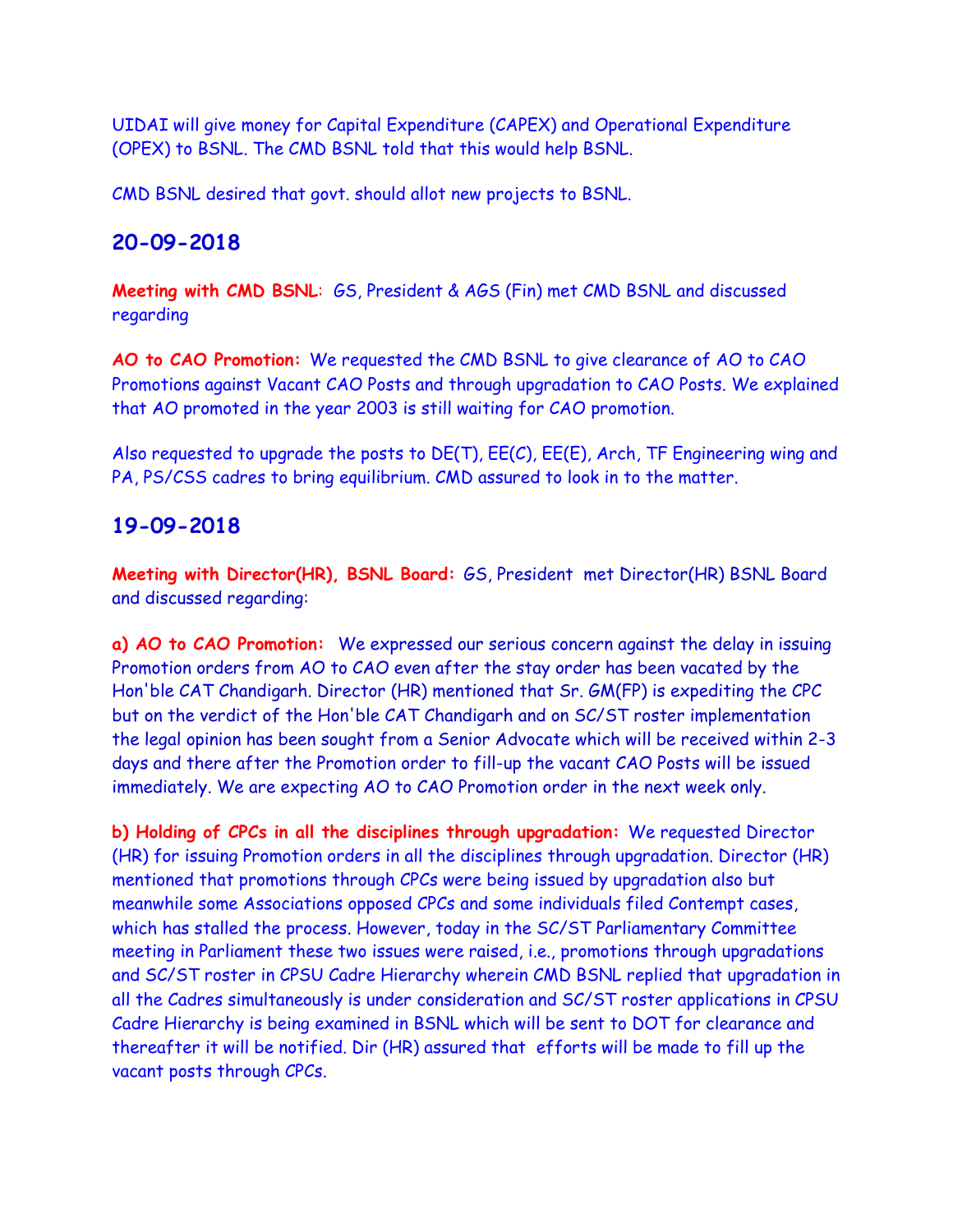**Congratulations !** AIBSNLEA's consistent efforts yielded result in getting released order regarding fixation of Pay under FR-22(1)(a)(i), of the officials who were Screening Test qualified and were officiating in the grade of JTO...[.<<<Click here for order>>>>](http://www.aibsnleachq.in/fixationofpayfr221a1JTOO18092018.pdf)>>>>>

We are extremely thankful to Our beloved GS for this action.**All BS and others are requested to expedite pending fixation like in Area South/Plg,etc for immediate implementation.**

# **18-09-2018**

**Meeting with Sr. GM (Estt.) :** AIBSNLEA CHQ office bearers met Sr. GM (Estt) and DGM(Estt) and discussed regarding implementation of Hon'ble Supreme Court Judgement regarding extension of pay benefits under FR 22 (I)(a)(i) for officiating JTOs and to generalize for all the officiating JTOs. Sr GM (Estt) informed that approval of Director (HR) in this regard have been received yesterday and the necessary order will be issued by tomorrow . we are thankful to Director (HR) and Sr. GM (Estt.) for considering AIBSNLEA request to generalize the order for all the officiating JTOs.

### **18-09-2018**

#### GS writes to

(i) Shri Manoj Sinha Ji, Hon'ble Minister of State for Communications (l/C), Govt. of lndia, Sanchar Bhawan New Delhi regarding non-implementation of the recommendations of the 7th CPC to the erstwhile DOT Employees who were absorbed in BSNL /MTNL and since retired and are drawing Pension under CCS (Pension) Rules, 1972 as amended from time to time- [<<<Click here for letter>>>>](http://www.aibsnleachq.in/MOS_180918.PDF)>

(ii) Shri Anupam Shrivastava, CMD BSNL regarding utilization of 50% MT Internal Quota Posts in Accounts Wing to the Seniority Quota Posts of CAOs for giving promotions on adhoc basis in view of acute stagnation in the Grade of Accounts Officers - our submissions reg. [<<<<Click here for letter>>>>](http://www.aibsnleachq.in/CMD_180918.PDF)

#### **17-09-2018**

**Meeting with officers of nodal section of DOT: AIBSNLEA representatives and GS AIRBSNLEWA met the nodal officers of DOT and discussed regarding**

**(a) Implementation of 3rd PRC in BSNL with 15% fitment benefit:** We confirmed that the file has been received from internal finance of DOT wherein they sought some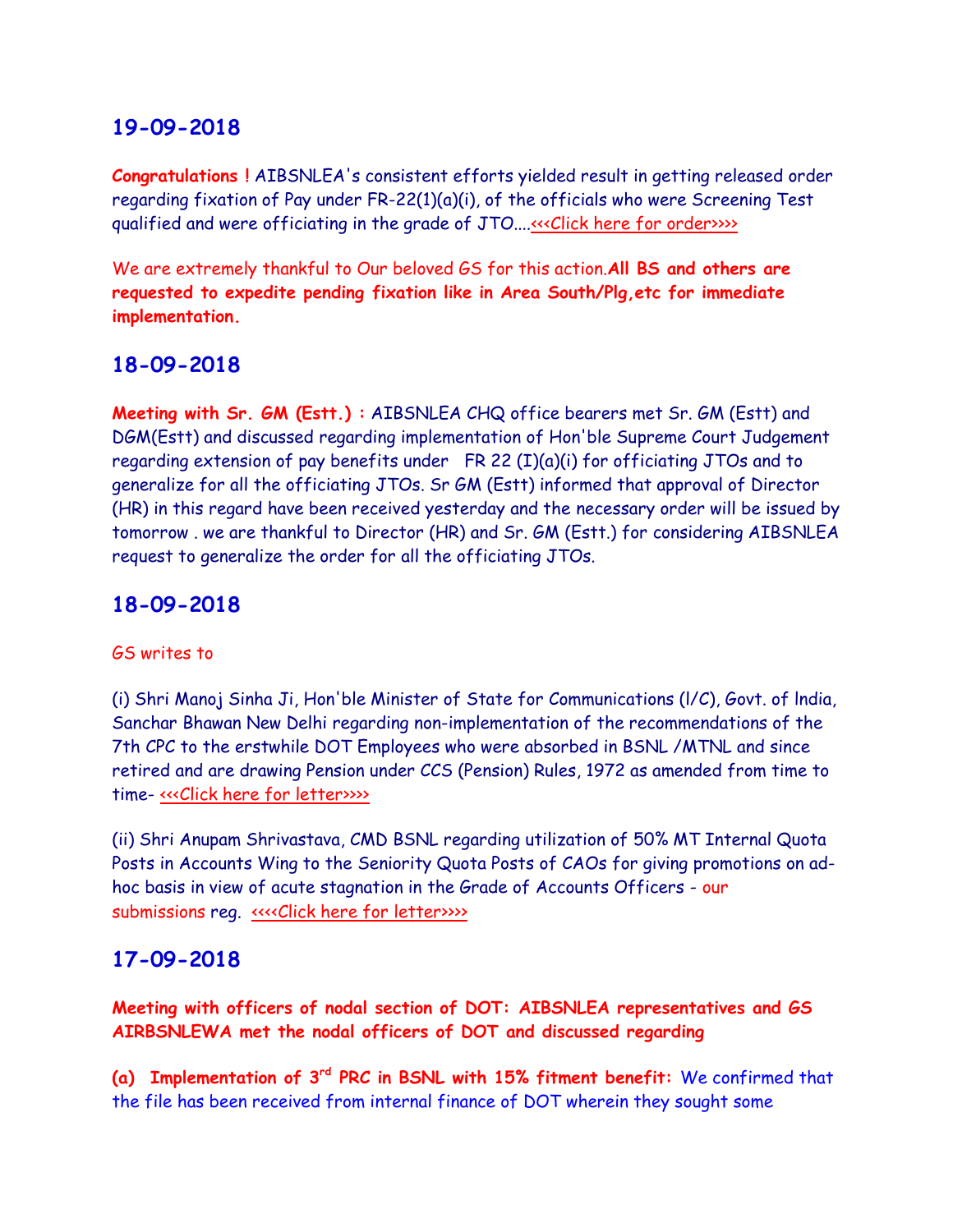clarifications in BSNL's reply on the issues of financial condition of BSNL. Which will be further clarified within 2-3 days to the internal finance of DoT for consideration .it is understood that further action for moving a Cabinet Note by DOT can take place only after the clearance of internal finance of DoT only.

**(b) Allotment of 4 G Spectrum to BSNL:** It was informed that some action by DOT being taken for allocation of 4G Spectrum to BSNL in accordance with the judgment of Hon'ble Supreme Court.

# **17-09-2018**

**Status of Court cases on AO to CAO , SDE to DE and DE to DGM:** Today Hon'ble CAT has issued the written judgment on AO to CAO promotion wherein stay on promotion has been vacated with an interim order that promotions of AO to CAO can be made subject to outcome of OA. SEA cell BSNL CO today immediately filed CAVEAT in the Hon'ble High court Chandigarh. SEA Cell BSNL CO will issue AO to CAO promotion shortly.

**SDE to DE contempt case :** The contempt case has been listed for hearing 27.09.2018 for which rejoinder is being filed by BSNL CO shortly .

**DE to DGM(Engg) stay on promotion:** The case has been listed in the Hon'ble CAT Chandigarh on 29.10.2018. With the efforts of AIBSNLEA , Director( HR) has directed Pers Cell BSNL CO to file an MA for preponement of the hearing date Accordingly Pers. Cell BSNL CO will file MA based on AO to CAO stay vacation order in the Hon'ble CAT Chandigarh by tomorrow for preponment of hearing date and vacation of the stay order on promotions.

# **16-09-2018**

The GB meeting of AIBSNLEA/North Branch to be held on 14th September 2018 at 4 PM in Dumdum Exchange has been rescheduled on 22nd September 2018(Saturday) in the same venue and time due to some unavoidable reason.CS & CP will attend the meeting.All members of the branch are requested to attend the meeting in time. BS North has intimated this.

# **15-09-2018**

A delegation of AIBSNLEA/CTD & WBTC consisting of CS,CP/CTD & CP,ACS /WBTC with OS(E)/CHQ met Director (HR & Finance) Madam SujataT.Ray in Kolkata on 14th September,2018. PGM /CTD Mr.K.C.Ghosh & GM (HR & Admin )/CTD Mr. A.N.Thakur were also present. After felicitation with flower bouquet and sweets both the circles submitted their memorandum. [\(see the memorandum of AIBSNLEA/CTD\)](http://aibsnleawb.org/Dir%20HR%20140918.pdf).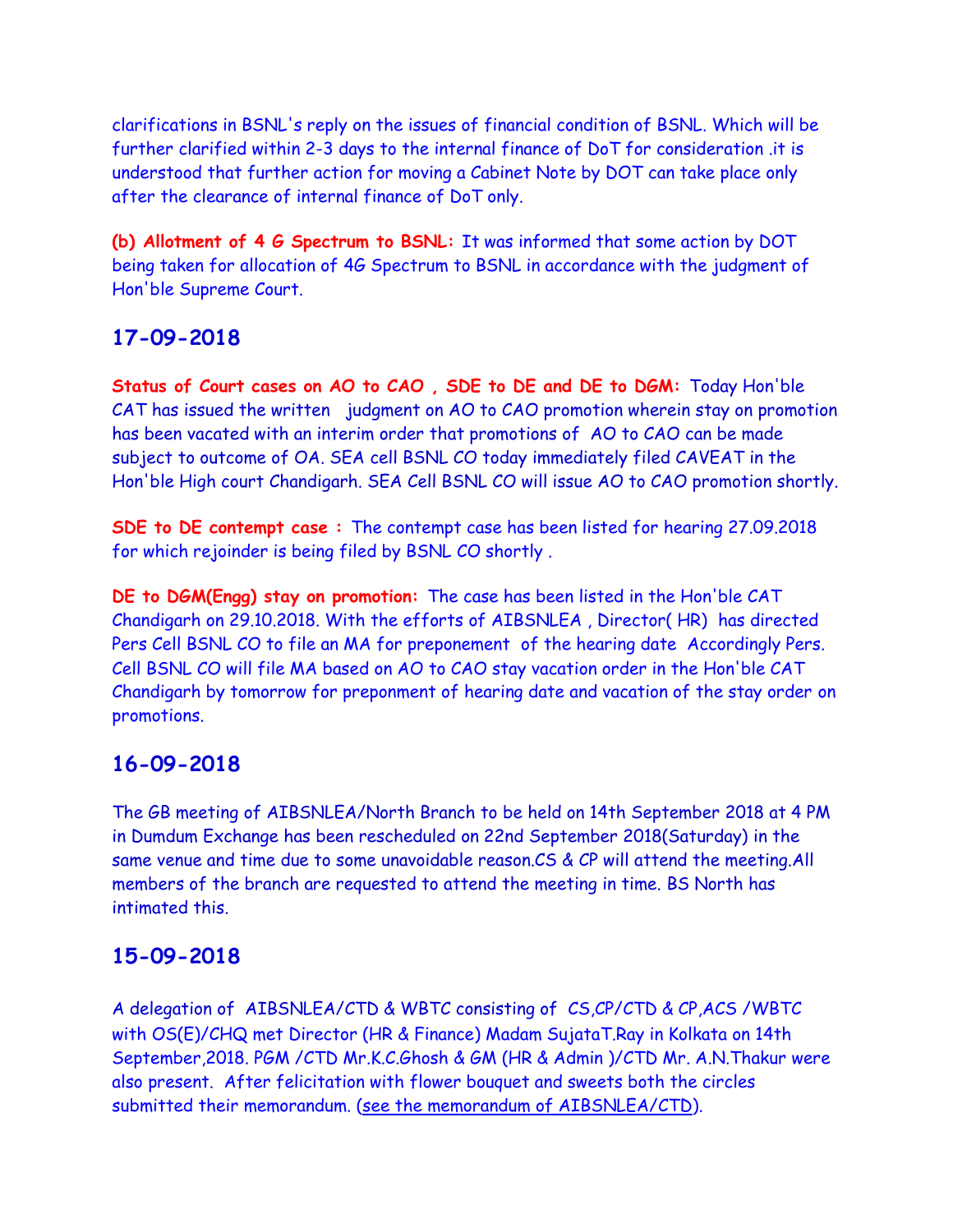A very cordial meeting was held with the following agenda:

#### 1) **AO to CAO promotion:**

We requested her good office to issue the AO to CAO promotion order immediately maintaining usual norms. As 1200 post upgradation is being denied by the management so 336 nos of MT quota CAO post should be utilized to avoid unnecessary debate on seniority & other aspects. Madam reacted very positively and requested us to forward this request through CHQ then she will help in this regard.

2) **Issuance of order from BSNL,HQ for restructuring of pay scale of AD(OL) cadre:** Regarding AD(OL) case Madam told that this case is coming in the next board meeting to be held on 18-19 Sept 18.

3) **Implementation of FR22(1)(a)(i) for the officiating JTOs:** Regarding FR 22(1)(a)(i) Offtg. JTOs we informed that the file for implementation of the judgement of Hon'ble High Court Kerala is pending in her office and requested her to issue a generalized order in this regard for all the officiating JTOs in BSNL. Madam assured to look into.

#### 4) **SDE to DE promotion (List No.8)/ JTO to SDE promotion/ DE to DGM**

**promotion:** Madam informed that at present no further upgradation of posts in any cadre is possible due to several Court (contempt) cases in different Courts. That is why these promotions are held up although the preparatory work is going on. DPCs may be conducted as per the outcome of these cases.

5) **The case of Shri Kandrudas Bhagat, PS / PGM(NWO-II/CFA) ,CTD:** We informed that as per information given by GS the file is pending with the OSD of Madam after being kept idle in the O/o GM (Pers) for 15 days. GS himself tried to convince him in vain. Madam admitted that she is aware of this matter & after returning back she personally will settle this case. As per MadamMr. Kandrudas Bhagat PA may be allowed one additional chance to clear the EPP exam. PGM also requested Madam to settle the case at the earliest.

 **Madam informed that Medical Bill Reimbursement fund will not come immediately and it will only come after getting bank loan by BSNL. She seems to be not so hopeful about 3rd PRC and told that we are totally dependent upon the Government decisions. She also informed that an MOU has been signed with DoT that they will pay rent to BSNL for utilizing several BSNL establishments including Staff Quarters they are occupying. We proposed that BSNL should claim the reimbursements of the extra perks & pay (as per 7th CPC ) paid to the non-optee ITS Officers from DoT, as these are not paid to the BSNL employees. Precedence is there that DoT reimburses the pay & perks of BSNL employees working in deputation**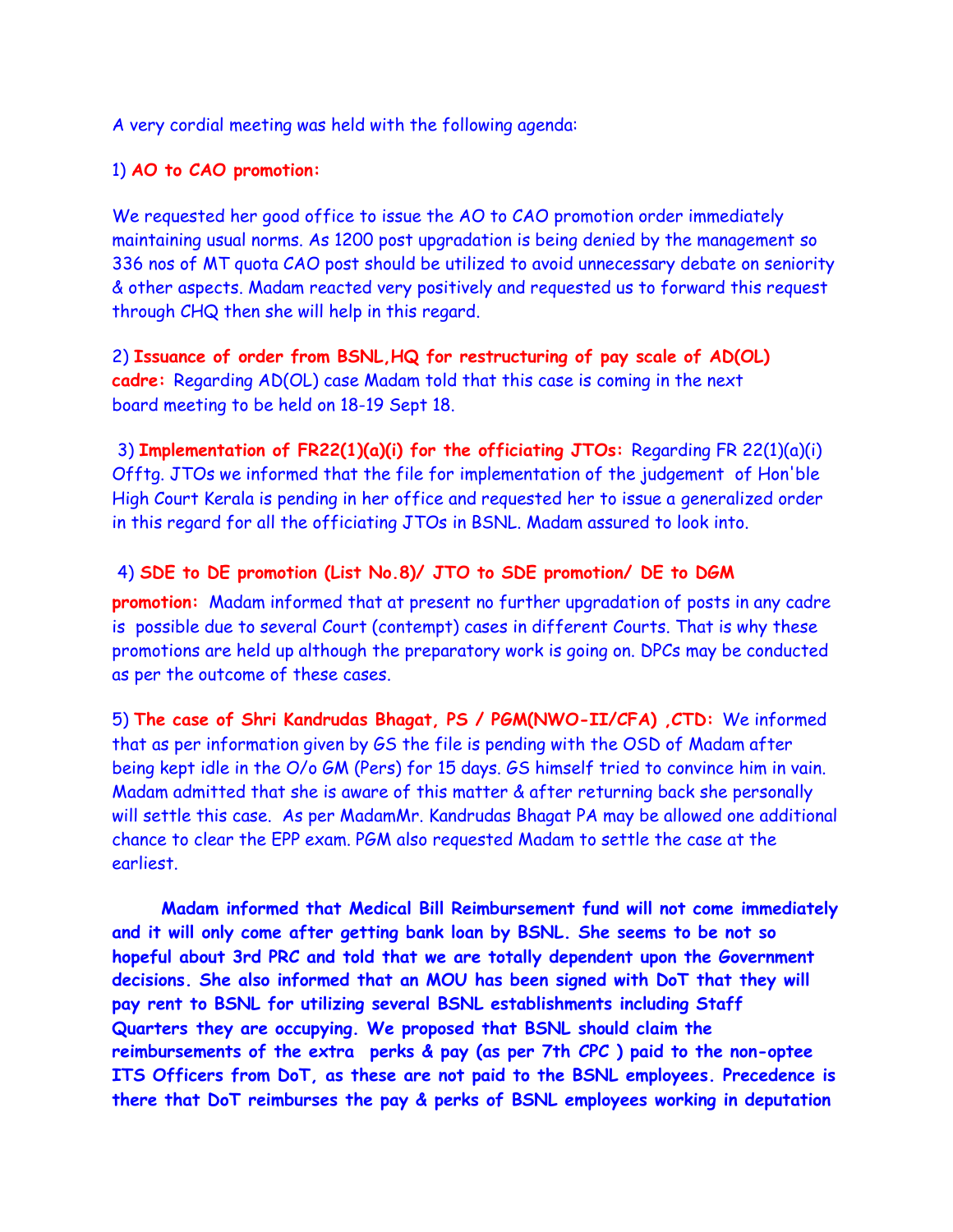**at DoT offices as per CDA rate. Madam appreciated our view & admitted to send proposal in this regard.**





# **12-09-2018**

**Meeting with Sr .GM (FP), BSNL CO regarding to AO to CAO promotion:** 

**A) GS, President and AGS (Fin.) met Sr. GM FP and discussed regarding AO to CAO promotions and requested to issue promotion order to CAO Grade.**

Sr. GM(FP) informed that the proposal to fill up the vacant CAO posts about 600 has been approved by the Competent Authority for expediting CPC. SEA Cell has already called the VCRs of the eligible candidates from CVO. Sr.GM(FP) today met personally with CVO CO, BSNL for issuing VCRs at the earliest. Sr. GM(FP) mentioned that VCRs are expected to be received by day after tomorrow and after conduction of CPCs and approval of minutes by the Competent Authority, the promotion orders may be issued in the next week only.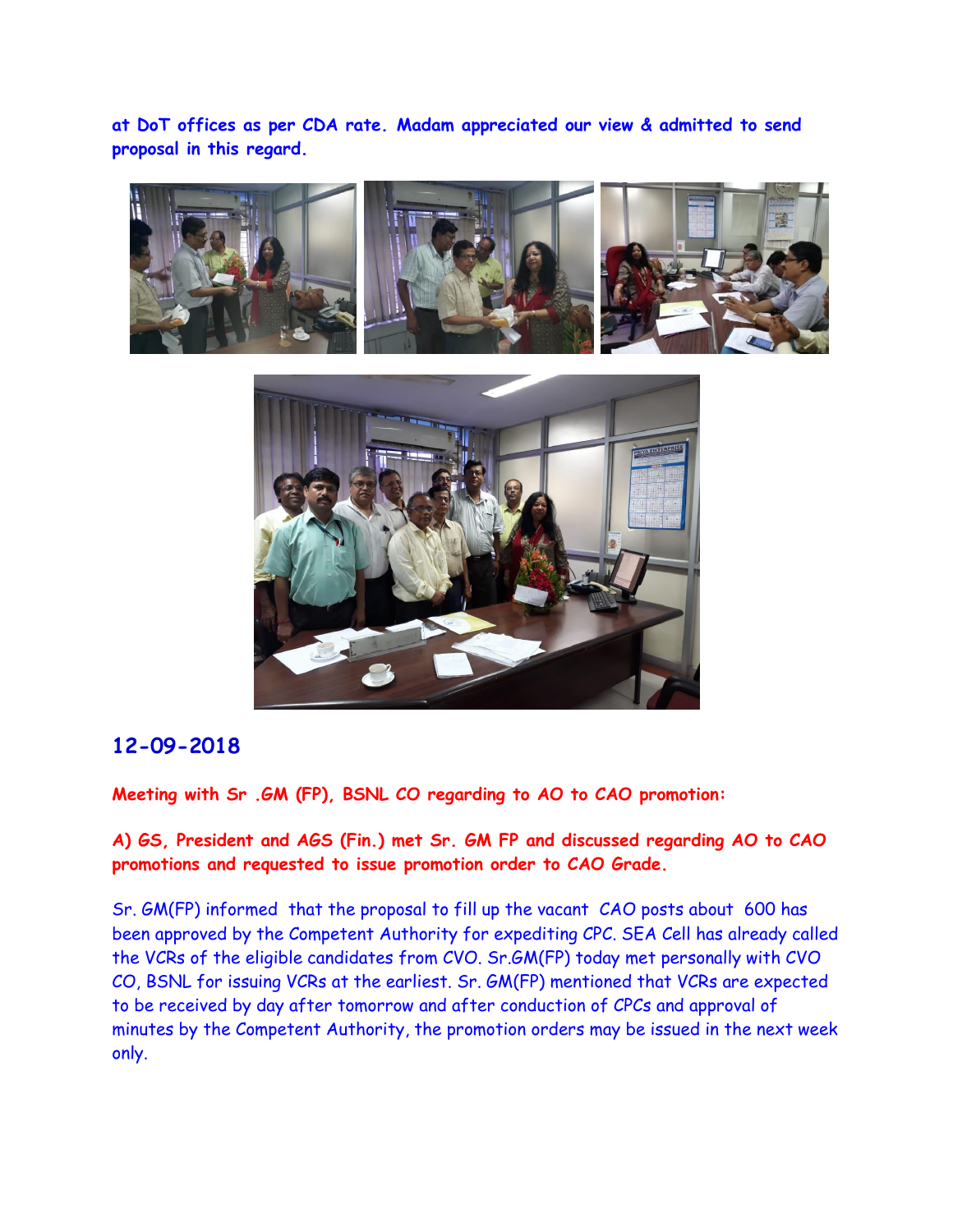GM(Pers) in our last meeting held yesterday informed that the upgradation of the posts in all the disciplines, decision will be taken by the Competent Authority only.

It is understood that the Competent Authority is not happy due to filing of the Contempt cases against CMD BSNL, Director(HR) and other Officers for issuing the promotion orders on JTO to SDE and SDE to DE. The contempt cases have been filed in the Hon'ble CAT Ernakulam and Hon'ble CAT, Chandigarh by some DR. JTOs and Shri Ramesh Kumar, SDE & District Secretary, SNEA Rothak, Harayana respectively. So it seems that till the time contempt cases are not withdrawn or disposed off no upgradation of posts will be taken by the Competent Authority.

**B) Utilization of MT quota CAO Posts to Seniority quota promotions:** We requested the Sr.GM(FP) to take the approval of the Management Committee of BSNL Board for the utilization of 336 MT quota CAO Posts to Seniority quota promotions till the time diversion of theses posts is approved by the BSNL Board and decision on upgradation to CAO Posts are taken. Sr.GM(FP) assured to look in to the matter.

# **12-09-2018**

A GB meeting of AIBSNLEA/North Branch will be held on 14th September 2018 at 4 PM in Dumdum Exchange.CS & CP will attend the meeting.All members of the branch are requested to attend the meeting in time.

BS North has intimated this.

# **12-09-2018**

**Meeting with Sr .GM (FP), BSNL CO regarding to AO to CAO promotion:** GS, President and AGS (Fin.) met Sr. GM FP and discussed regarding AO to CAO promotions and requested to issue promotion order with upgradation and existing clear vacant posts of CAO. We explained that our AOs are waiting for promotion for the last 15 years. Sr. GM (FP) appreciated our concern and explained that the proposal to fulfil the existing vacant CAO posts about 600 has been sent to GM (Pers.) for clearance to issue promotion orders. She also mentioned that the earlier proposal to upgrade the post in CAO grade is pending in Pers. cell for clearance. After the clearance and approval of the competent authority the upgradation to CAO posts will be considered. She assured for early issuance of the promotion order to fill up the vacant CAO posts the VCRs of the eligible AOs have been called from vigilance cell. We requested to issue promotion order subject to availability of VC at circle level.

We persuaded in the Pers. Cell to the concern officers for giving early clearance to the AO to CAO promotions against vacant CAO posts and upgradation to CAO posts. It is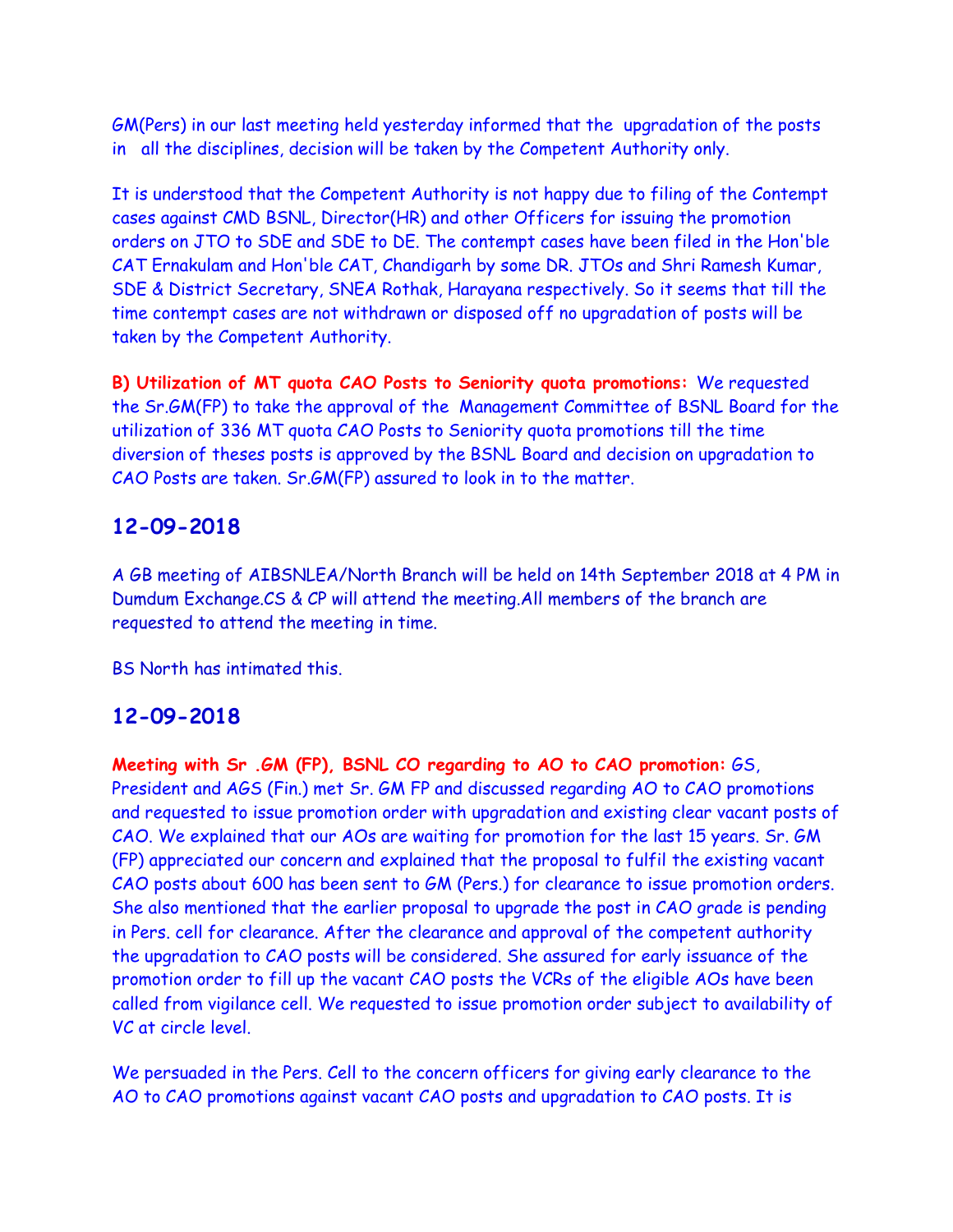understood that shortly clearance will be given by Pers. cell for AO to CAO promotion against vacant posts but regarding upgradation of the posts in all the discipline, decision will be by the competent authority.

# **12-09-2018**

CS writes to CGM/CTD regarding discard wasteful AMC at NSCBTTC,Kalyani & explore new business idea by renting out our infrastructure for different online examination. [\(click to see\)](http://aibsnleawb.org/cgm%20letter%201109.pdf)

# **11-09-2018**

Executive Committee meeting of Telephone Bhaban Branch was organised today at Club Room. CS,CP,OS(E) and other Circle and branch leaders took part in the meeting.BP presided over the meeting.BS addressed and decided to convene a GB at the earliest.

CP being a member of the branch advised to strengthen the organisational activities.CS thanked the Branch for organising central programme successfully and requested to convene a meeting every month.

OS(E) placed the CWC reporting and analysed the present status of different promotions and role of our CHQ thereof.

Member present discussed the problems with open mind and resolved to serve the Association with a greater zeal.

# **11-09-2018**

GS writes to Shri Anupam Shrivastava, CMD, BSNL regarding

(i) HR integration in BSNL...... - [<<<Click here for letter>>>>](http://www.aibsnleachq.in/CMD_180911.PDF)

(ii) Promotion from AO to CAO through upgradation...... «<< Click here for letter>>>>

# **10-09-2018**

SEA Cell of BSNL Corporate Office, New Delhi issued letter regarding missing APARs of 64 AOs / Sr AOs up to period ending 31-03-2017 ...<<<Click here for letter>>....

All Branch Secretaries are requested to take up issue with their respective HR Section to complete the same on priority.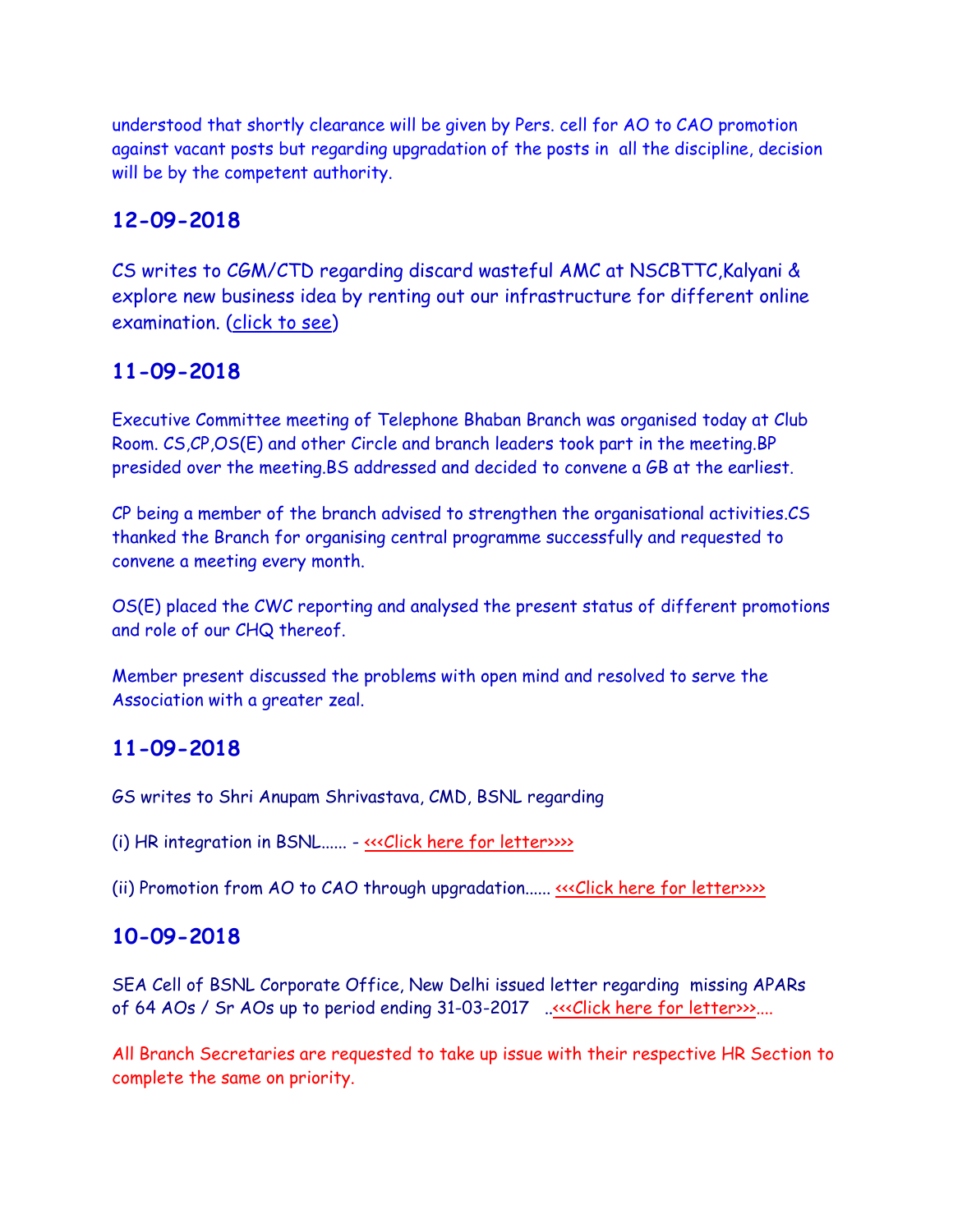GS writes to Smt. Sujata T. Ray, Director(HR), BSNL Board regarding SDE to DE Promotionunder 67% SCF of Executive Seniority List No. 8 & 9 <<< Click here [for letter>>>](http://www.aibsnleachq.in/Director%20HR_180910.PDF)

# **10-09-2018**

GS writes to Shri Manoj Sinha Ji, Hon'ble Minister of State for Communications (I/C), Govt. Of India, Sanchar Bhawan, New Delhi regarding

(i) Implementation of 3rd PRC recommendations in BSNL and other related issue including allotment of 4G spectrum to BSNL -Request to grant a Meeting [<<<Click here for](http://www.aibsnleachq.in/Monoj%20Sinha_180910.PDF)  [letter>>>>](http://www.aibsnleachq.in/Monoj%20Sinha_180910.PDF)

(ii) Request for considering 3rd PRC recommendation implementation with 15% fitment benefit to BSNL executives «<< Click here for letter>>>>

# **10-09-2018**

#### **Meeting with GM (Estt.) BSNL CO.:**

GS, President met GM (Estt.) BSNL C.O. New Delhi and discussed regarding implementation of FR22(1)(a)(i) for the officiating JTOs as per the Judgement delivered by Hon'ble CAT Ernakulum bench and uphelded by the Hon'ble High Court Kerala and Hon'ble Supreme Court. GM (Estt.) mentioned that the recent Hon'ble Supreme Court Judgment in this regard was sent to CGM (Legal) for legal opinion and they opinioned to file review petition in the Hon'ble Supreme Court. Now Estt. Cell has proposed to the competent authority for its implementation .The decision is yet to be received by Estt. Cell from the competent authority. He assured that as soon as this judgement for Kerala is implemented it will be generalized for all the officiating JTOs in BSNL.

# **10-09-2018**

**Meeting with CMD BSNL : GS, President & AGS (Fin) met CMD BSNL and discussed regarding**

**A) Holding of CPCs from AO to CAO, JTO to SDE, SDE to DE and DE to DGM(T)) and other equivalent cadres:** We requested CMD BSNL to promote all the eligible executives of all disciplines to their next grade through CPCs by filling up the vacant posts and by upgradation of requisite number of posts in the next grade. CMD BSNL after some discussions on the status of the pending court cases assured to get examine the matter.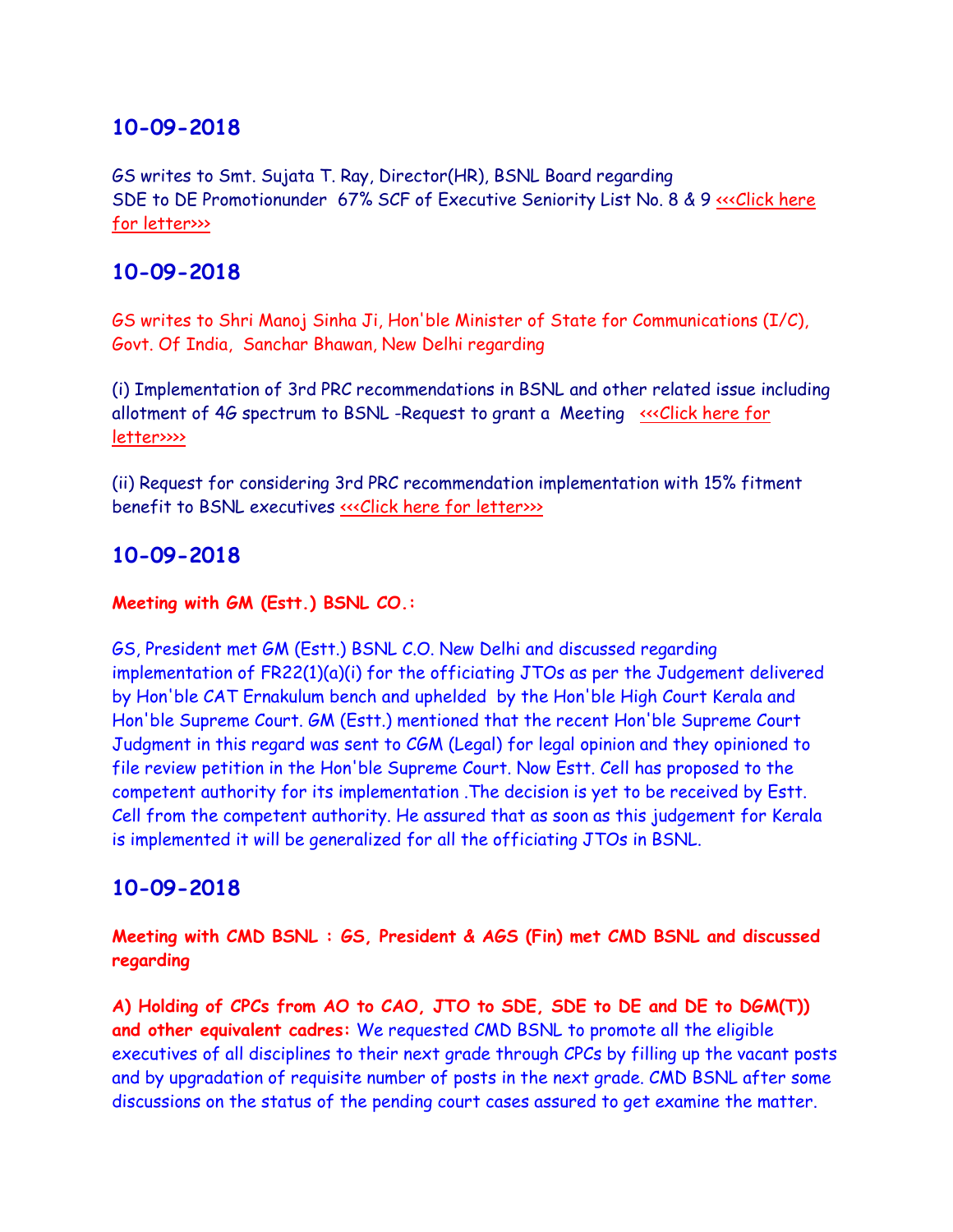Regarding AO to CAO Promotion, we appraised CMD that the screening of about 1405 has been completed by the SEA cell thus the promotion orders should be issued at the earliest. CMD assured to look in to the matter.

**B) Implementation of 3rd PRC with 15% fitment benefit in BSNL:** we appraised the CMD BSNL regarding AIBSNLEA meeting with Hon'ble MOS (Water Resources) Shri. Arjun Ramji Meghwal and his assurance for arranging an early meeting with Hon'ble MOSC(I/C). CMD appreciated our efforts and assured his full support.

# **10-09-2018**

**Meeting with Sr.GM(FP):** GS, President & AGS(Fin) met Sr.GM(FP) and discussed regarding AO to CAO promotion. We requested Sr.GM (FP) to process the proposal for upgradation of 1200 Posts to CAO grade to reduce the stagnation. Sr.GM (FP) mentioned that at present the proposal to fill up all the vacant CAO posts is being sent to the Competent Authority for approval. There after the proposal of the upgradation of posts to CAO will be processed. We requested Sr.GM (FP) that both the proposals can be moved simultaneously to avoid the delay. She assured that after discussion with the Competent Authority she will process the upgradation proposal. We requested an early action in this regard.

# **09-09-2018**

Today Prasun Mukhopadhyay OS(E) attended the 7th All India conference of SNATTA in Kolkata on behalf of Com Prahlad Rai. GS AIBSNLEA.CGM CTD and other GMs of CTD and WB Circle, CHQ leaders of All unions & Associations took part in open session. Our CS/CTD & ACS and President of WBTC were also present.OS in his address conveyed the best wishes of our GS and declared the house as future executives.He explained the role of our GS for the sake of DRs regarding promotions,30 per cent SAB, Rule 8 transfer cases and 3rd PRC etc.He requested management to curtail hired vehicle by using OLA or Uber,as done in Punjab circle from top to bottom,reducing foreign tour, using teleconference to reduce meeting expenditure etc.He told that we are fighting for the interest of all cadres under the pivoting leadership of our GS hence join hands together to save our beloved BSNL. Session ended followed by Lunch.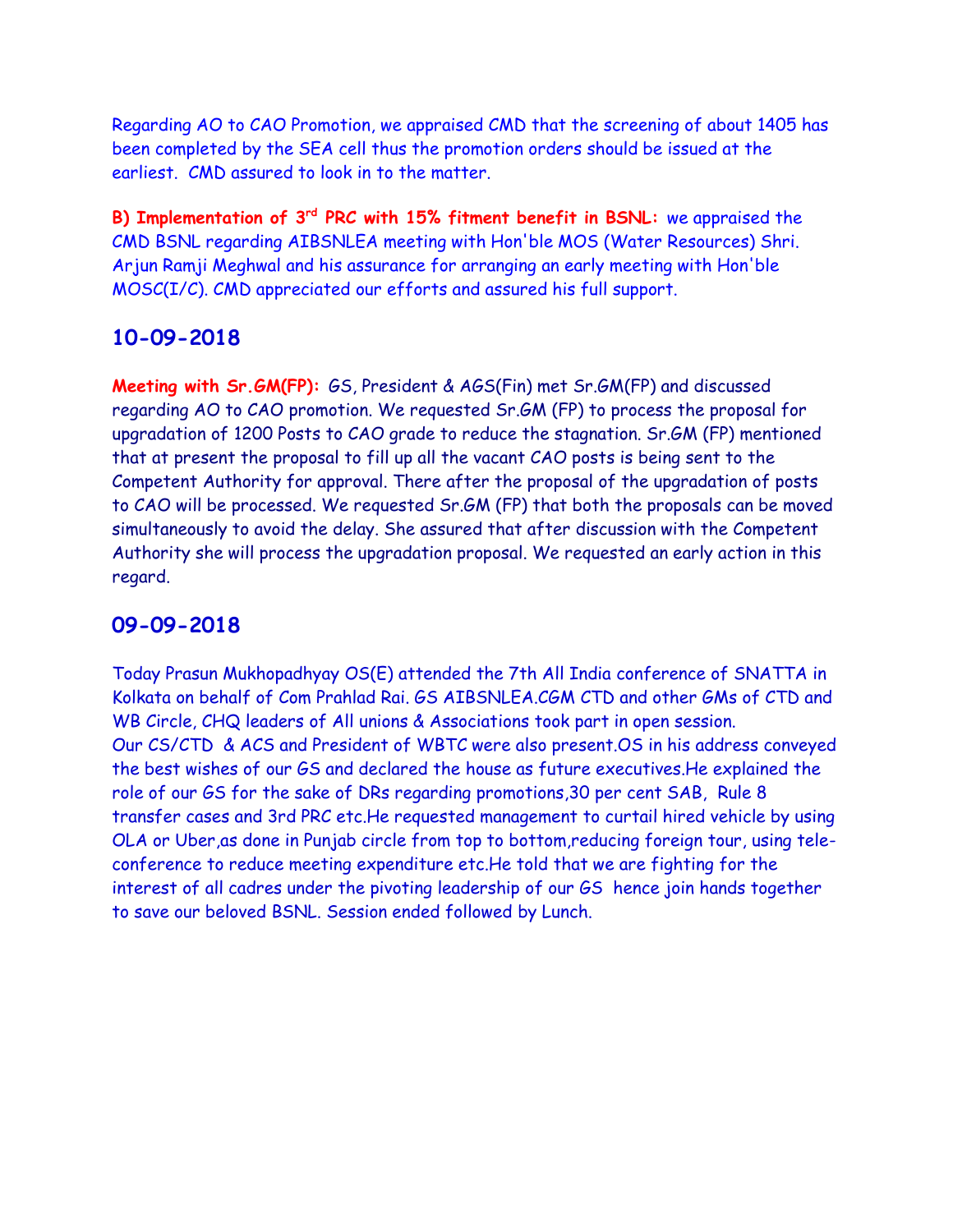



**Meeting with Director(HR) BSNL Board:** GS, President & AGS (Finance) met Director(HR) BSNL Board and extended sincere thanks for the efforts taken in getting stay order vacated on Promotion from AO to CAO in the Hon'ble CAT Chandigarh by deputing Sr. GM(FP) and DGM(SEA) to brief the BSNL's Advocate and attending Hon'ble CAT Chandigarh. We also requested to issue promotion orders immediately since the CPC work has been completed. Director (HR) appreciated our concern and assured for the early issuance of AO to CAO Promotion orders.

We expressed our serious concern against the casual handling of the DE to DGM (T) stay order vacation case and contempt case against SDE to DE Promotion in the same court at Chandigarh . We explained that yesterday DE to DGM case was not even heard by Hon'ble CAT on the pretext of judgement awaited from the Hon'ble Supreme Court on SC/ST reservation and posted for hearing in October 2018 on DE to DGM case and 27th September 2018 on SDE to DE contempt case. Our members are seriously frustrated and agitated on this issue. Director (HR) appreciated our concern and directed GM (Pers.) and AGM( Legal) Pers. Cell to take immediate steps to get vacated the stay order from DE to DGM and settlement of contempt case on SDE to DE case. Director (HR) assured an early action in these cases. GM (Pers.), GM(SR), OSD and AGM (Legal) Pers. Cell were available in the meeting.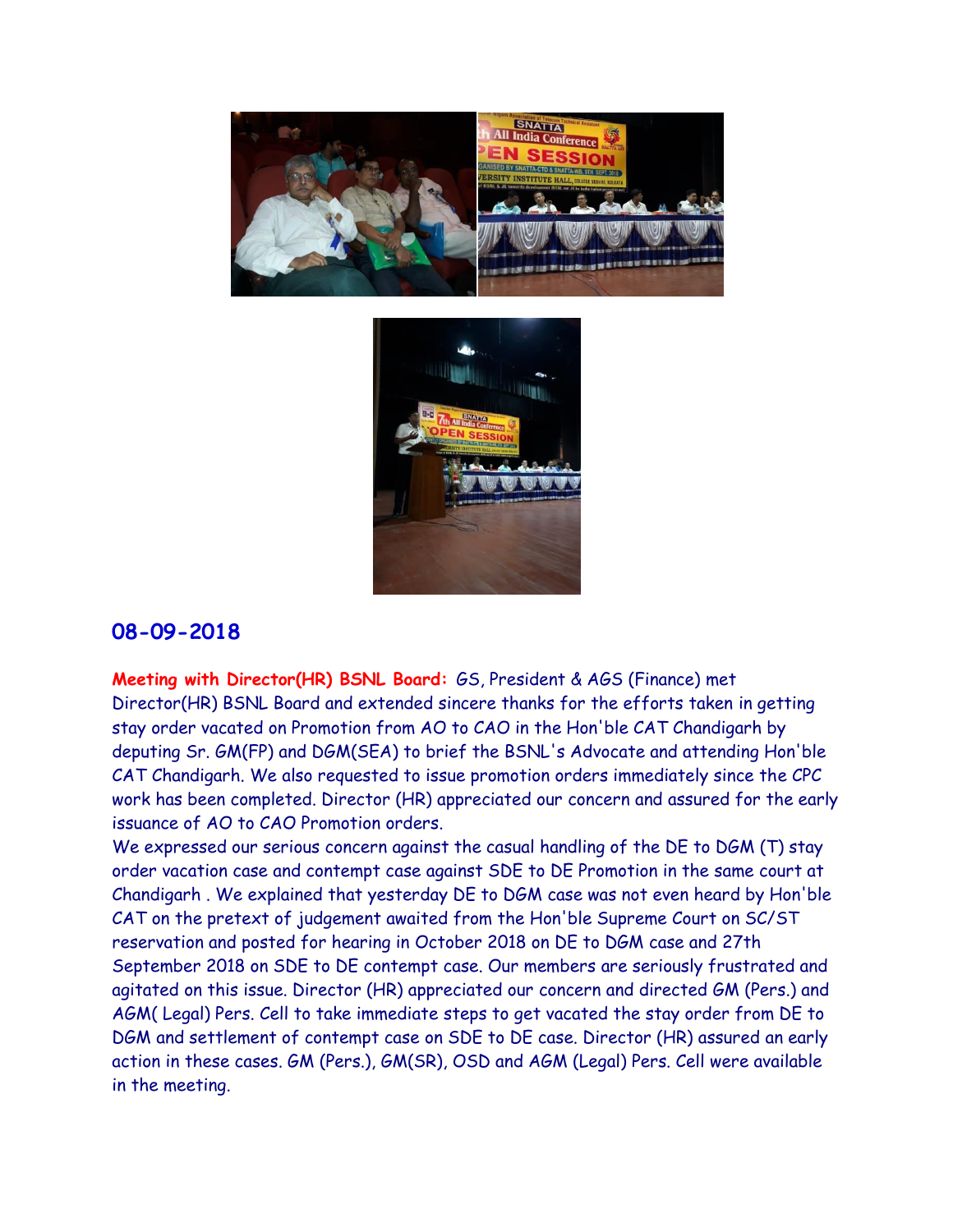**Congratulation!** Due to our constant persuasion CTD administration sought for vig.clearance for PA to PS DPC[\(click to see the list\)](http://aibsnleawb.org/PS%20promotion.pdf)

# **07-09-2018**

OS(E) & CP met Mr.Guha CGM(ETR) regarding release of Mr.Srinivas M Sethi from A&N as the release order already issued from BSNL CO.CGM Sir assured to release him at the earliest.They also pointed out the case of Mr.L Mahaptra. Mr.Mahapatra has completed a soft tenure as SDE,now he has been promoted to AGM and again posted out of his home circle.We requested for his posting at Cuttack.CGM told there is no post vacant at present in Cuttack.However, he may be retained in Bhawanipatna till 31 03 2019 in his home state of Odisha.

Later OS(E) met DGM(HR) for sending the hard copies of eligible candidates for promotion of DE to DGM which is pending for long time.Immediately,DGM(HR) instructed to send the same to BSNL CO because this promotion may come any time.We hope within the coming week it will be sent.

# **07-09-2018**

**Congratulations!** AO to CAO Promotion stay is vacated by Hon'ble CAT Chandigarh today. AIBSNLEA persistent efforts yielded result. On request of AIBSNLEA, Director(HR), BSNL Board directed GM(FP & DGM(SEA) BSNL Corporate Office, New Delhi to attend the court in person. Accordingly, GM(FP & DGM(SEA) met BSNL's Advocate yesterday and briefed the MA filed by BSNL for getting stay order vacated.

AIBSNLEA will continue its efforts for getting CPC expedited from AO to CAO.

# **07-09-2018**

**Generalization of FR22(1)(a)(1) without the restriction of FR 35 for the officiating JTOs:**

Finally BSNL management decided to extend the benefits by generalising it. Recently Hon Supreme Court dismissed the SLP filed by BSNL against the Kerala HC judgement. DIR(HR) approved the proposal to implement the Hon Kerala HC judgement. The orders will be issued in a day or two.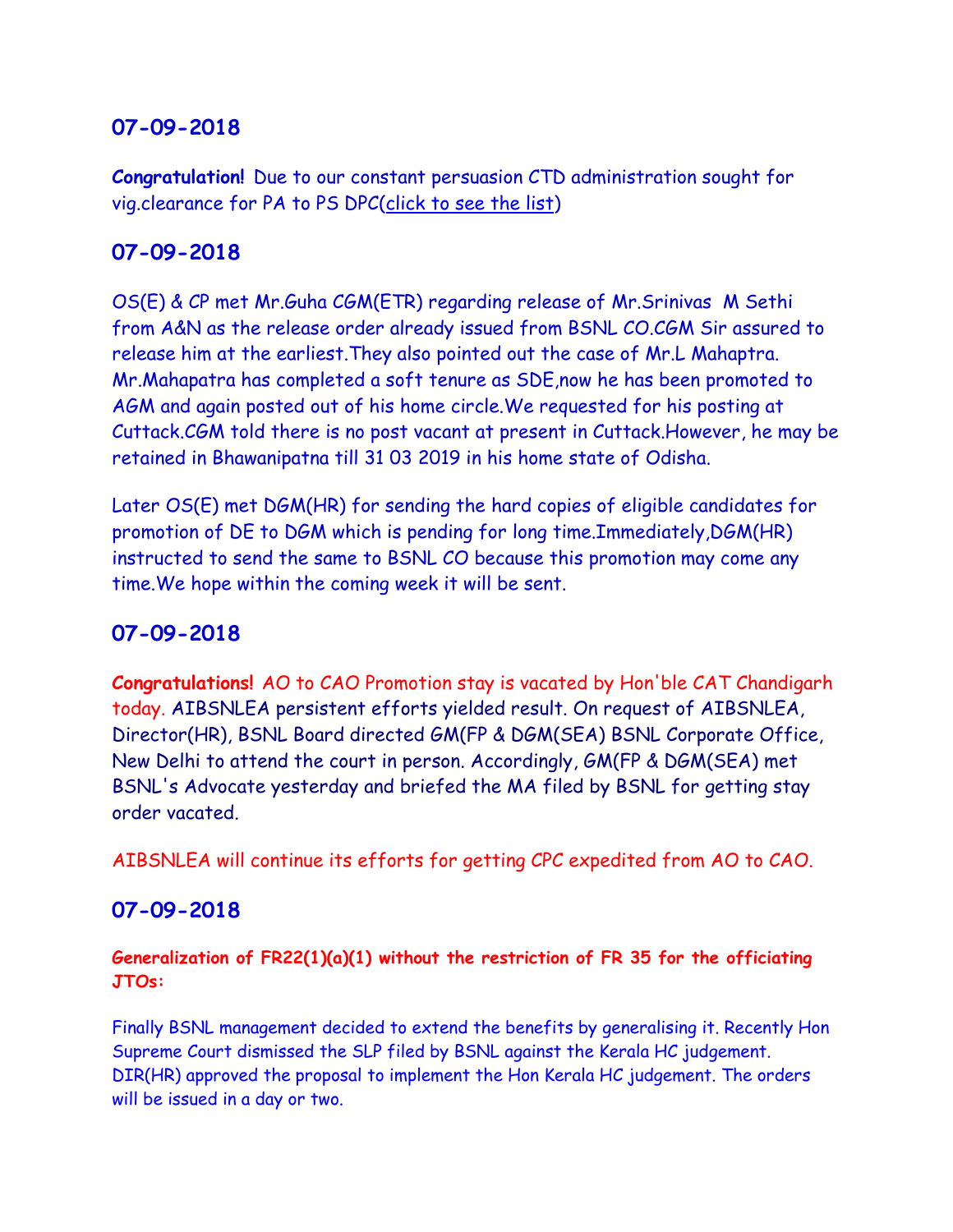**Status of AD(O/L) restructuring case:** GS, President met Jt. GM(Pers.) BSNL Corporate Office, New Delhi & discussed regarding notification of restructuring of AD(O/L) Cadre. Jt. GM(Pers.) mentioned that on the basis of DoT clearance a Board Memo has been prepared and sent for approval in the next BSNL Board Meeting scheduled to be held on 18th & 19th Sept., 2018 He assured that after the approval of BSNL Board immediately restructuring of AD(O/L) cadre order will be issued.

#### **07-09-2018**

**Meeting with Member (Services), DoT:** GS, President, AGS(DR) met Sh. Ravi Kant, Member (Services), DoT & felicitated him on assuming the high office of Member (Services), DoT. We also requested for the IDA Pension revision of BSNL pensioners. We submitted him our letter dated 05.09.2018 in this regard. We also submitted him replies received from DoP&W & DOE etc. for ready reference. Member (Services) after detailed discussions assured to discuss the matter with DDG(Estt.) DoT for an early decision. Click here for Glimpses>>>> [<<<Photo1>>>](http://www.aibsnleachq.in/33cf3314-9e64-4677-a0fa-e9a62de9912b.jpg) [<<<Photo2>>>](http://www.aibsnleachq.in/848c02a1-a603-45f0-b003-d51d710657b8.jpg) 

# **07-09-2018**

**Status of 3rd PRC implementation with 15% fitment benefit in BSNL:** GS, President, AGS(DR) met the concerned authorities in DoT and discussed regarding implementation of 3rd PRD in BSNL. It is learnt that the BSNL's Board proposal is still pending in the Internal Finance of DoT for clearance. It is expected that proposal may be cleared by Member(Finance) DoT in the next week after her joining from leave. However, the nodal section of DoT has already prepared the Cabinet Note in this regard. After the clearance of Internal Finance wing & approval of the Hon'ble MOSC(I/C), it will be sent to Nodal Ministries for comments i.e. DoP&W, DPE, DOE, Law Ministry & DoP&T. It is also learnt that the comments of all these ministries are ready available in DoT on the earlier references made by DoT. Now, the whole matter depends on the approval of Internal Finance of DoT.

#### **06-09-2018**

**As decided in the meeting today all BSs are instructed to hold GB within one month for CWC reporting by Circle/CHQ leadership.It is also decided that South/TBZ/Howrah branches will hold their Branch Conference at the earliest.**

**All BS please adhere to the decision for the sake of good organisation.**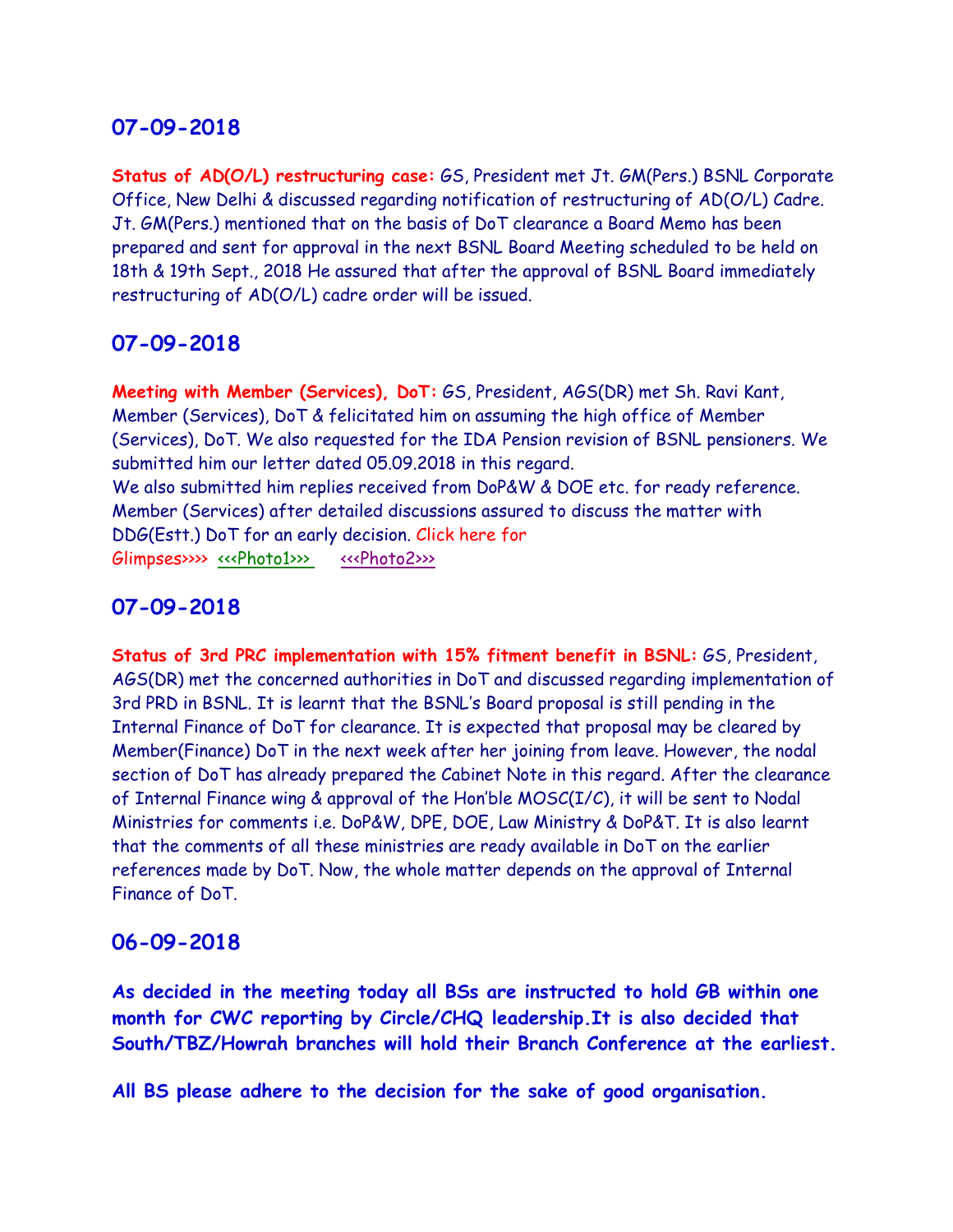BSNL Corporate Office issued instructions regarding Reservation for the Persons with Benchmark Disabilities in Direct Recruitment for JTO (T) and JE Cadre..[.<<<Click here for](http://www.aibsnleachq.in/category0001.pdf)  [order>>>](http://www.aibsnleachq.in/category0001.pdf)

### **05-09-2018**

GS writes to Ms. Aruna Sundararajan, Chairman TC & Secretary(T), DoT, New Dehli regarding pension revision of BSNL IDA pensioners...[.<<<<Click here for letter>>>>](http://www.aibsnleachq.in/DOT_180905.PDF) [<<<DOT](http://www.aibsnleachq.in/DOT%20No%2036-15%202000-Pen(T)%20dated%2009-11-2000.pdf)  [No 36-15 2000-Pen\(T\) dated 09-11-2000>>>](http://www.aibsnleachq.in/DOT%20No%2036-15%202000-Pen(T)%20dated%2009-11-2000.pdf) [<<<Comparison Table>>>>>](http://www.aibsnleachq.in/comparative%20table.pdf)

### **05-09-2018**

**Status of court case on withdrawal of additional increment in the same pay scale on functional promotion under EPP:** DoT writ petition filed against the judgement of PB CAT new Delhi on the issue of withdrawal of additional increment in the same pay scale on functional promotion under EPP was came for hearing yesterday 04.09.2018 in Hon'ble High court Delhi wherein Hon'ble High Court directed DoT to implement the PB CAT Judgement by making all the payments and to withdraw the writ petition otherwise court will dismiss the writ petition filed by DoT . AIBSNLEA Already filed the caveat in the Hon'ble High court thus the stay on PB CAT could not be granted .AIBSNLEA Advocate was present during the hearing in the court. the case has been posted for hearing on 10<sup>th</sup> October 2018.

The order of Hon'ble High Court Delhi will be uploaded on receipt of the same shortly.

# **05-09-2018**

**Status of DE to DGM & AO to CAO court cases :** the court case for DE to DGM promotion could not be heard today in the Hon'ble CAT Chandigarh now case is listed for hearing tomorrow i.e.06.09.2018 .AO to CAO promotion court case is listed for hearing on 07.09.2018 in the Hon'ble CAT Chandigarh.

#### **05-09-2018**

GS writes to Shri N. Sivasailam, Special Secretary (Telecom), DoT regarding request to grant a meeting on implementation of 3rd PRC recommendations in BSNL and other related issues including allotment of 4G spectrum to BSNL...[..<<<<Click here for letter>>>](http://www.aibsnleachq.in/N.%20Sivasalam_180828.PDF)>

In the reply received through email from Shri N. Sivasailam, Special Secretary (Telecom), DoT, it is mentioned thatthe status regarding the four issues raised by GS AIBSNLEA are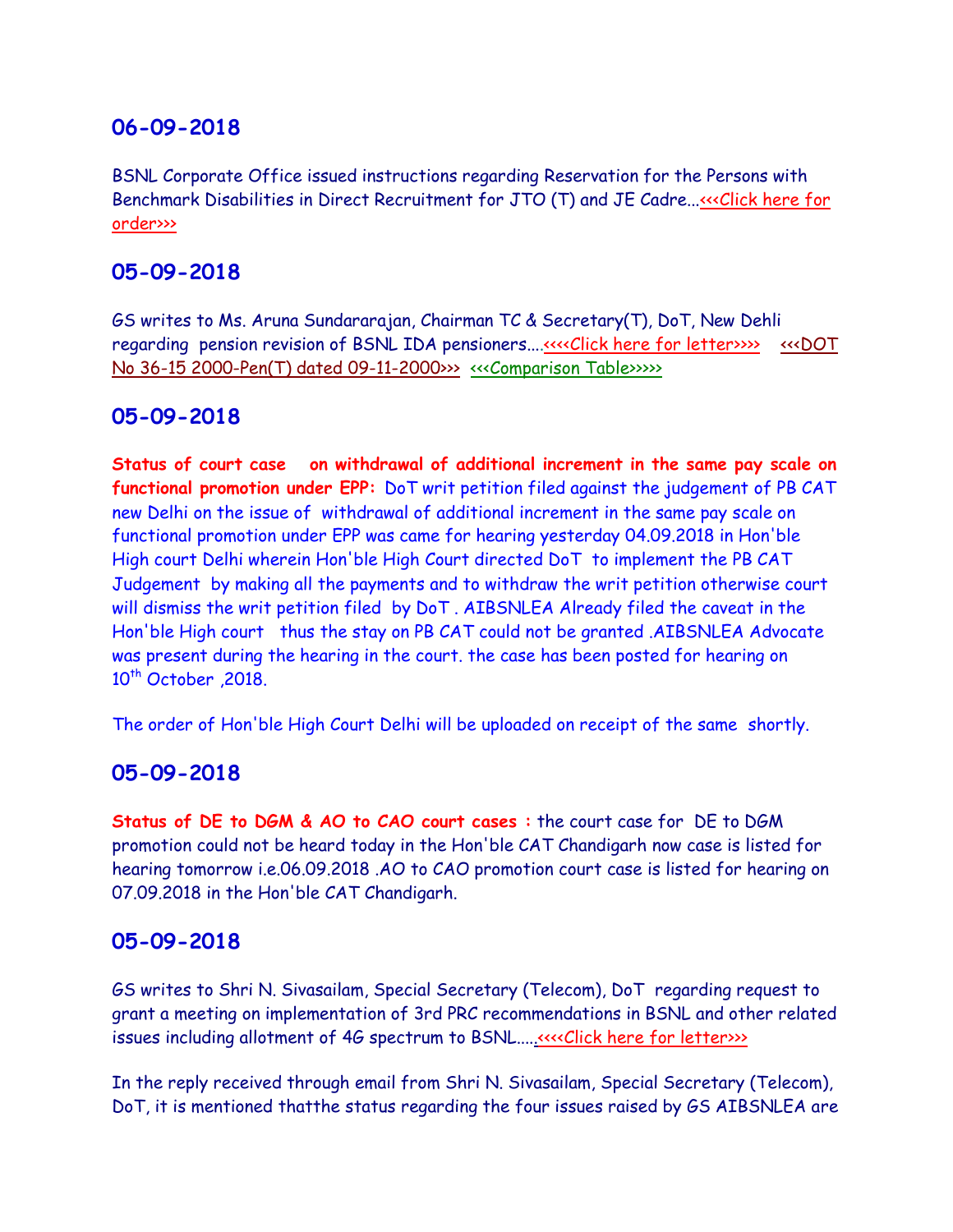as under:-

a) After receipt of information from BSNL as sought by Finance Division, the details are under submission to Finance Division of DoT. Will be done in the coming week........This is regarding 3rd PRC....

b) The case of pensioners is submitted to DoP&PW for consideration.

c) The case of pension contribution is under consideration with Finance Division of DoT.

d) The proposal is presently under examination by Technical Division and WPC wing under it as regards administrative spectrum allocation. [<<<<Click here for the reply received](http://www.aibsnleachq.in/reply_050920181.pdf)  [through email from Shri N Sivasailam, Special Secretary, DoT>>>>](http://www.aibsnleachq.in/reply_050920181.pdf)

# **04-09-2018**

FP Cell of BSNL Corporate Office issued Transfers and postings in the grade of AO/Sr.AO - [<<<<Click here for order>>>>](http://www.aibsnleachq.in/order04.09.2018.pdf)

# **03-09-2018**

**Shri A.K. Singh, Circle Secretary, AIBSNLEA, UP(East) Circle passes away: Shri A.K. Singh, Circle Secretary, AIBSNLEA,UP(East) Circle has expired today. We convey our heartfelt condolences to the grieved family and pray the almighty God to rest his soul in peace. May God give strength to his family members to bear the loss.** 

# **01-09-2018**

CS & ACS (Engg) attended the 2nd Circle Conf. of SNEA/CTD at SBIOA Hall at 78,Bentick St. CS in his address impressed upon consolidation of unity of all executives of CTD irrespective of associations to fight out the autocratic attitude of CTD management & also to work for the betterment of Calcutta Telephones by giving satisfactory service to the customers. He also wished all the success of the Conference.